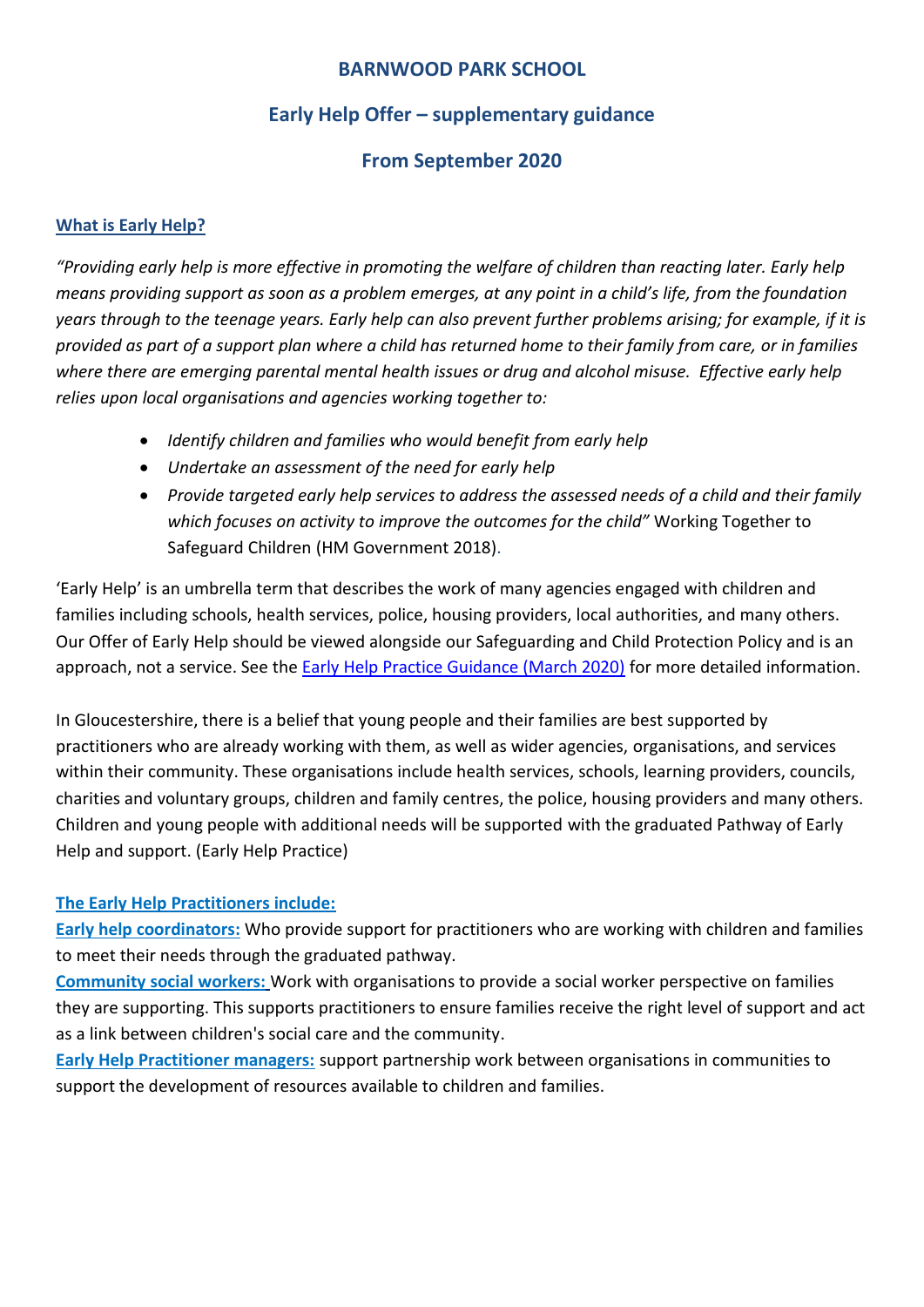### **Early Help Offer – supplementary guidance**

### **From September 2020**

Our offer of Early Help respects every family's right to access information to help manage their own lives successfully, whilst guiding them to seek support from appropriate sources to build on strengths within families. The 'Offer' is available for all children, as issues may arise at any point in a child or young person's life. It includes both universal and targeted /specialist services, to reduce or prevent concerns from growing or becoming entrenched and are assessed in accordance with [Gloucestershire](https://www.gscb.org.uk/media/2097927/gloucestershire-revised-loi-guidance-v6-feb-2020.pdf)'s Levels of Intervention [\(February 2020\).](https://www.gscb.org.uk/media/2097927/gloucestershire-revised-loi-guidance-v6-feb-2020.pdf)

All staff at the school will always involve the child and family with Early Help support and wherever possible, strategies will only be offered with their consent. Pastoral and Safeguarding staff will work with families in a supportive, non-judgemental way during any assessment so that trust is built up and the best possible outcomes achieved. There is a large body of evidence on the impact of adverse childhood experiences (ACEs) on the health and well-being of children that can persist into adulthood. The more adversity a child experiences, the more likely it is to impact on their mental and physical health later on in their lives. This is why Early Help is so important, particularly through developing positive relationships with trusted adults, which has shown to build resilience and mitigate the impact of ACEs on child and adolescent development. It also stresses the importance of whole-family working in Early Help in order to understand and address ACEs in adults that may impact on their capacity to care for their children. It is for this reason that all of the Early Help service we offer is focused on positive relationships underpinned by mutual respect.

Specialist and professional organisations are best placed to provide up-to-date guidance, support and intervention for specific safeguarding issues when and if they arise. Staff at Barnwood Park School will refer to appropriate agencies when help is required to support children, young people or families or to prevent harm. Families themselves should also feel empowered to make contact with the relevant professionals or agencies should they need help and support.

For more information, please see the [Safeguarding & Child Protection Policy,](https://www.barnwood-park.gloucs.sch.uk/policies/policies/) including Covid-19 Annex, April 2020.

#### **If anyone thinks a child or young person is at immediate risk of significant harm, they should contact the Multi-Agency Safeguarding Hub on: 01452 426565 or in an emergency, always call 999**

#### **What is the Graduated Pathway?**

At Barnwood Park, we are committed to working together and in partnership with all agencies providing services to children, young people and their families. The Graduated Pathway of Early Help and Targeted Support is our Early Help assessment and planning process which provides an integrated and holistic framework to support all practitioners working with children, young people and families. This applies to the whole range of needs including:

- Educational
- Social or emotional and / or disability
- Wider family and environmental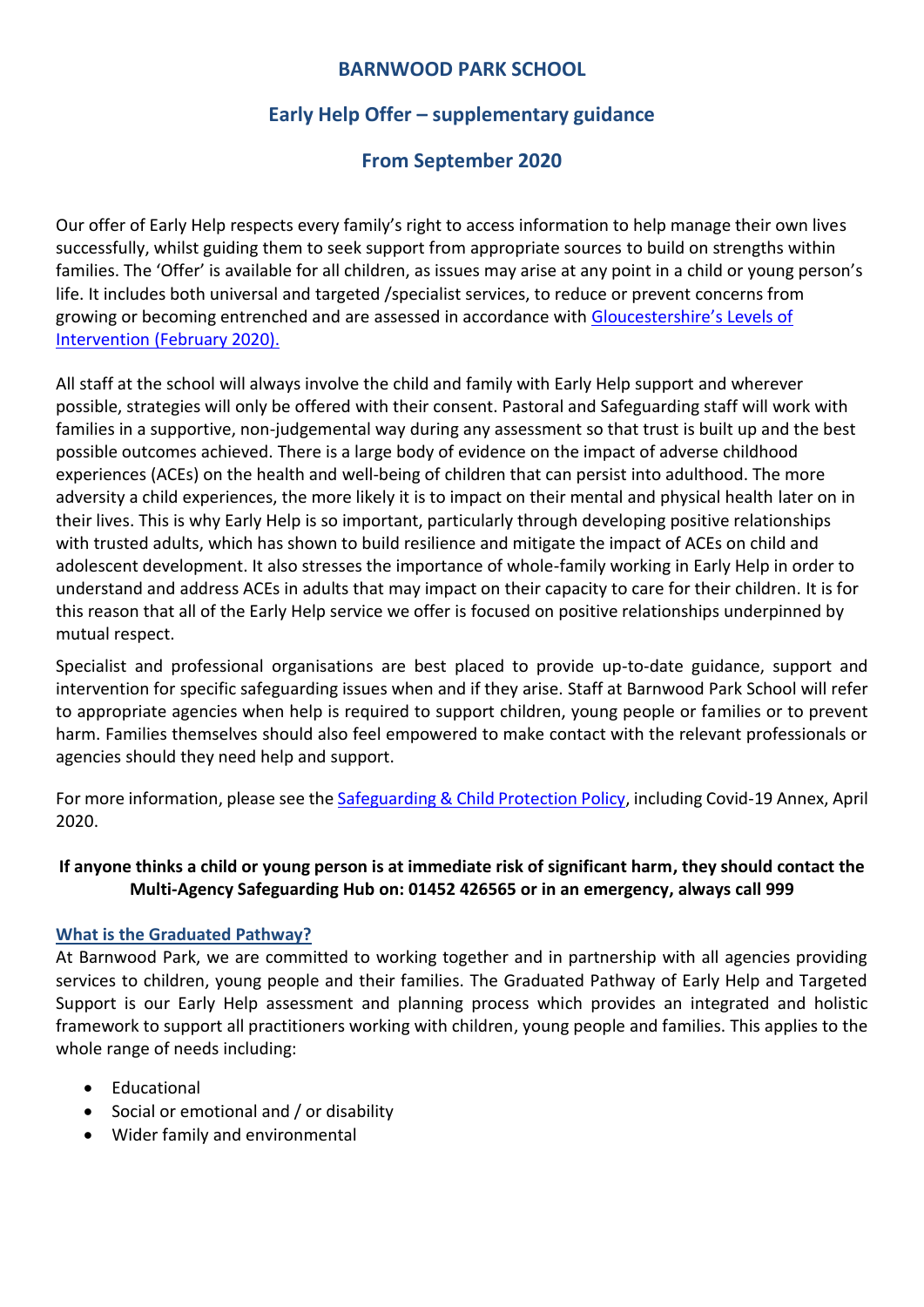### **Early Help Offer – supplementary guidance**

#### **From September 2020**

The Graduated Pathway supports a whole family approach and is based on a simple Assess, Plan, Do, Review cycle. See the [SEND Code of Practice 0-25 \(2015\)](https://assets.publishing.service.gov.uk/government/uploads/system/uploads/attachment_data/file/398815/SEND_Code_of_Practice_January_2015.pdf) for more information.

"All staff should be aware of the Early Help process, and understand their role in it. This includes identifying emerging problems, liaising with the Designated Safeguarding Lead (DSL), sharing information with other professionals to support early identification and assessment and, in some cases, acting as the lead professional in undertaking an early help assessment." [Keeping Children Safe in Education](https://assets.publishing.service.gov.uk/government/uploads/system/uploads/attachment_data/file/953380/Keeping_children_safe_in_education_2020_-_Update_-_January_2021.pdf) (Department for Education, 2020).

#### **What is the role of the Lead Practitioner?**

Any professional can be a Lead Practitioner and should co-ordinate support services. A Teacher, a Special Educational Needs Coordinator (SENDCo), GP, Family Support Worker, School Nurse all could undertake the role and the lead may change over the lifetime of the plan. The lead practitioner should always seek consent from the young person and their family to develop a graduated, multi-agency response. A My Plan or My Assessment and My Plan Plus is required to provide a holistic, family centred understanding of need. Also, this assessment might help the SENDCo to build up a picture of need and support that can be used in an application for an Education Health Care Plan (EHCP).

If the family or young person will not consent to share information using an Early Help assessment or withdraws their consent for Early Help, school practitioners will continue to support the needs of the child or young person and their family through ordinary available provision and services. This will provide future opportunities to engage them with additional support, strengthen relationships and also allow for professionals to continue monitoring for safeguarding concerns.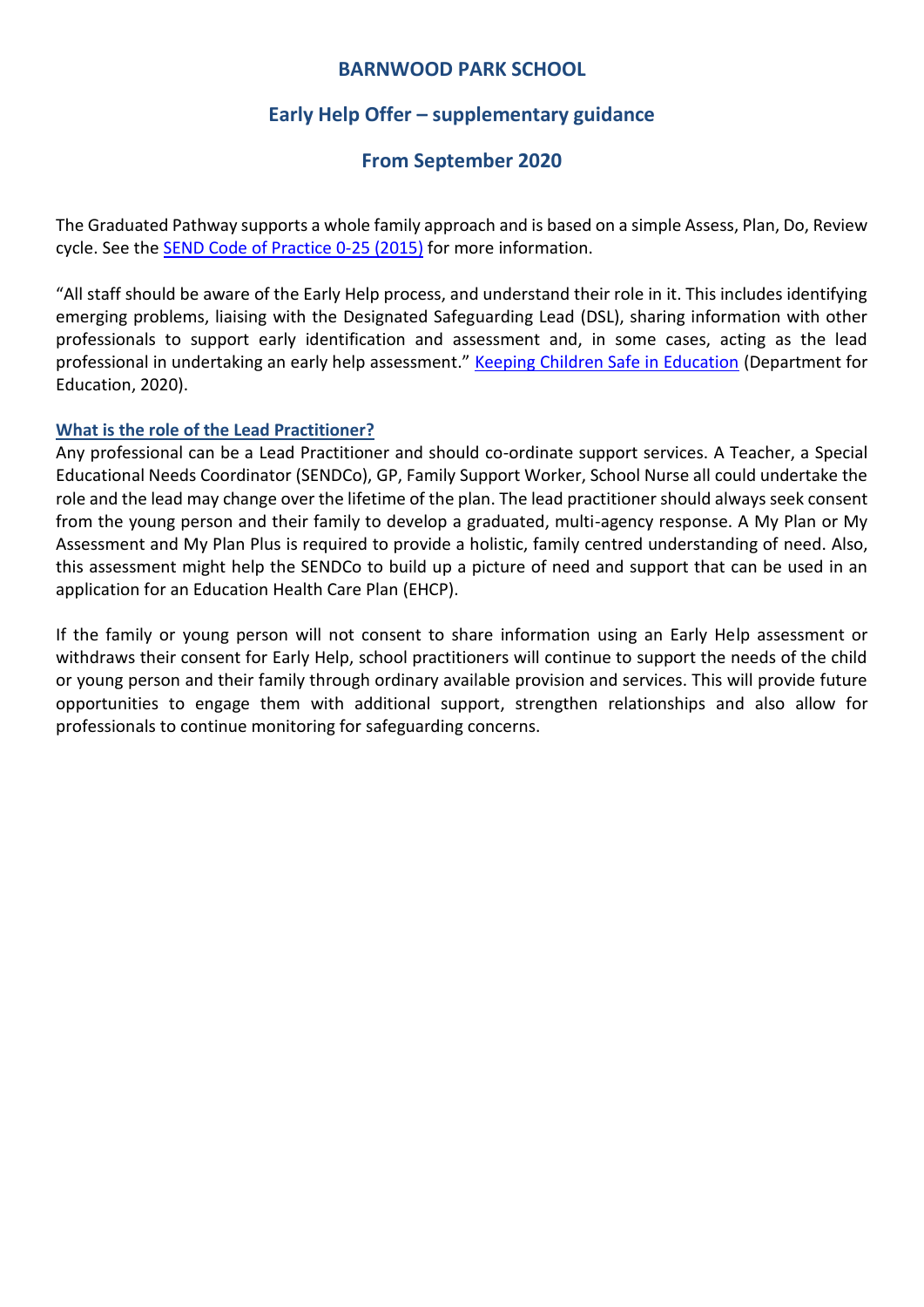### **Early Help Offer – supplementary guidance**

### **From September 2020**

#### **Specific Safeguarding Concerns and Barnwood Park School's Offer of Early Help**

Early help at Barnwood Park is offered in relation to the following areas in collaboration with other agencies:

- Poor attendance in school and persistent absence
- Lack of engagement in learning or lack of academic progress
- Developmental and learning delay or Speech and language delay
- Emotional and behavioural needs
- Peer on peer abuse or Teenage Relationship Abuse
- Hate Incidents towards those with protected characteristics in the Equality Act 2010
- Parenting skills
- Identification and assessment of special educational needs
- Domestic abuse
- Gangs and Youth Violence
- Gender based violence or abuse (violence against women and girls, including FGM)
- Honour Based Abuse or violence
- Parental or student mental ill health and/or self-harm or substance abuse
- Health and nutrition
- Radicalisation
- Sexting
- Trafficking
- Child Sexual or Criminal Exploitation
- Bereavement
- $\bullet$  Physical Health PT training

The help we offer is provided by a wide range of professionals and services including but not limited to the following:

- External Learning mentors
- Education Psychology Service
- Advisory Teaching Service
- Early Help Coordinators
- Community Social Workers
- Youth Support Team
- Gloucestershire Young Carers
- Teens in Crisis (TIC+) and other counsellors
- Young Minds Matter (NHS)
- Relate
- Gloucestershire Domestic Abuse Support Service (GDASS)
- STREET
- Gay Glos mermais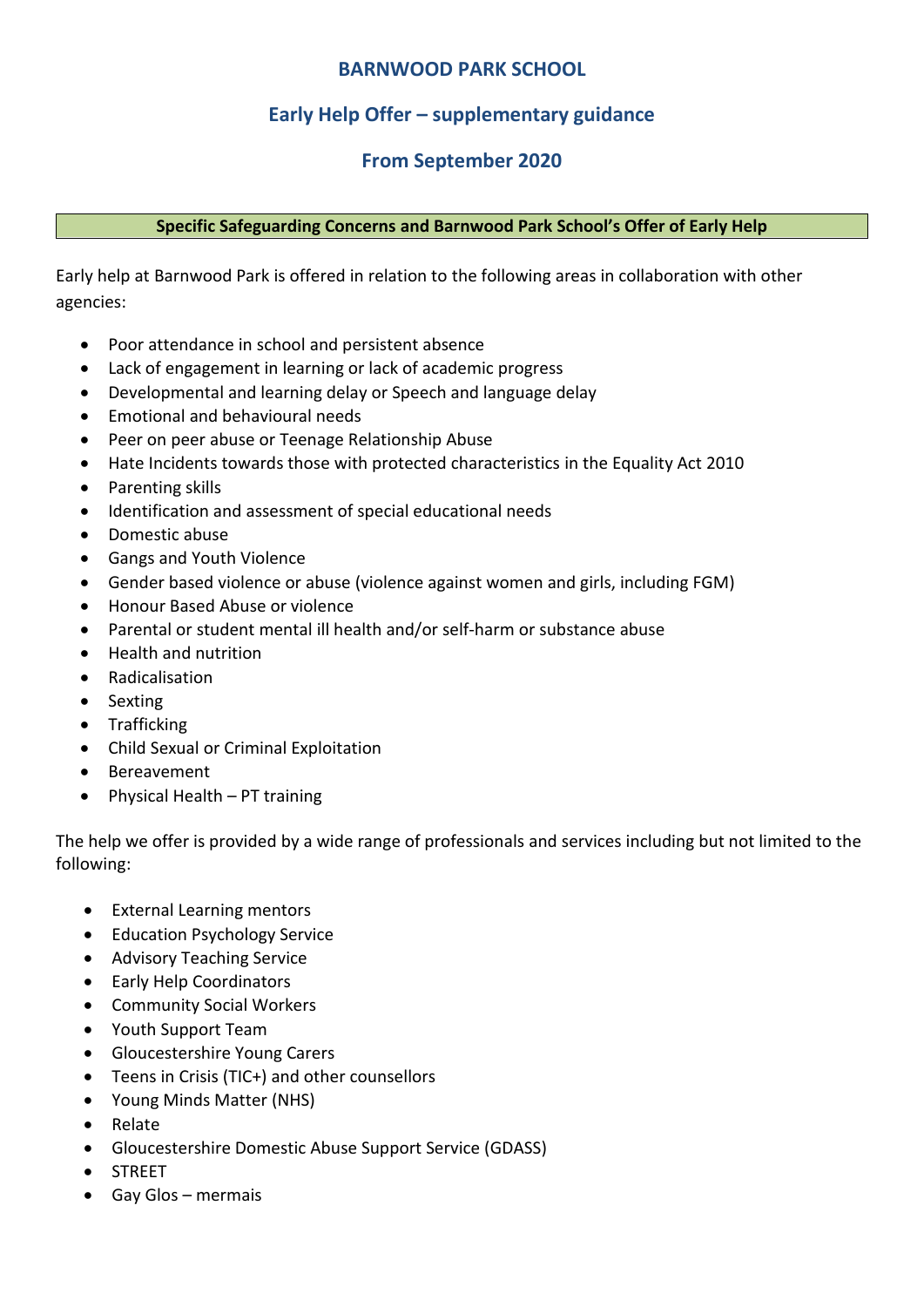### **Early Help Offer – supplementary guidance**

### **From September 2020**

- Family Support Workers
- Child and Adolescent Mental Health Service (CAMHS)
- School Nurse
- Police
- Fostering and Adoption Support
- Edge of Care Team
- **•** SENDIASS
- Winston's Wish and other Bereavement support charities and organisations
- Prevent
- Young Gloucestershire
- Schoolbeat officers

#### **What are Universal, Targeted and Specialist provision for children, young people and their families?**

#### **What is universal provision?**

These will often be services that are available to all children and young people, and their families, in Walsall. They can be accessed without needing any specialist resources or assessment.

#### **What is targeted provision?**

These are services for children and young people who may need additional support to access services, or may need groups or services that are specifically designed to meet their needs. Some targeted provision can be accessed directly with or without an assessment.

#### **What is specialist provision?**

These are services for children and young people with severe and / or complex needs who are likely to require even more support than is available either through universal or targeted services. These services will require an assessment of need.

The following table lays out the various universal, targeted and specialist services available to students and their families at Barnwood Park School: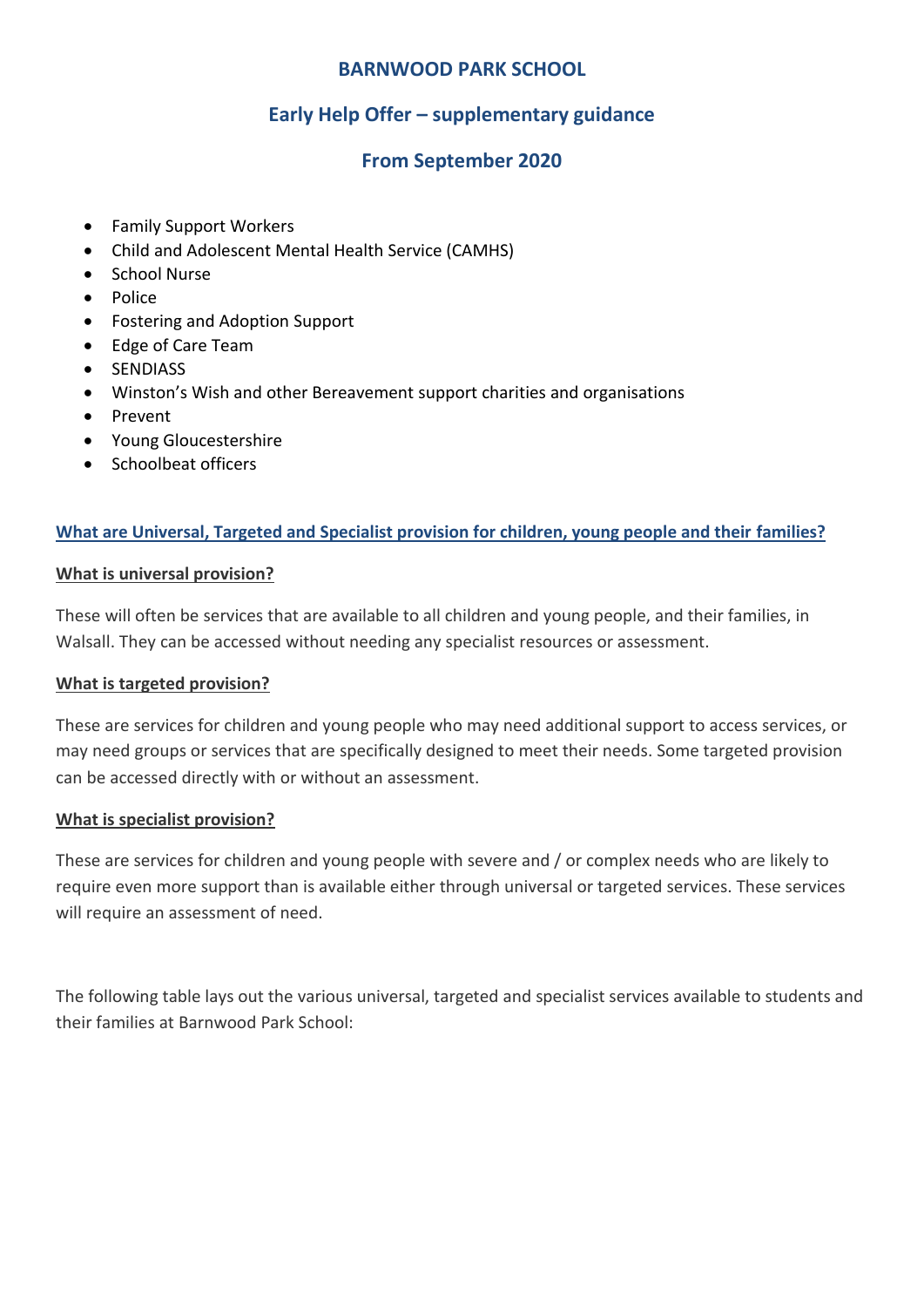# **Early Help Offer – supplementary guidance**

| <b>Barnwood Park Early Help Offer</b>                                       |                                                                                                                                                                                                                                                                                                                                                                                                                                                                                                                                                                                                                                                                                 |
|-----------------------------------------------------------------------------|---------------------------------------------------------------------------------------------------------------------------------------------------------------------------------------------------------------------------------------------------------------------------------------------------------------------------------------------------------------------------------------------------------------------------------------------------------------------------------------------------------------------------------------------------------------------------------------------------------------------------------------------------------------------------------|
| <b>Barnwood Park Universal</b><br>support for all students and<br>families. | All staff are available in a pastoral capacity should parents have a concern<br>about their child's academic progress and/or a welfare, pastoral or<br>safeguarding concern. Barnwood Park staff may not know the answer but<br>will always try to find out or sign-post parents/other professionals to the<br>right place for support. Parents should in the first instance speak to their<br>child's Class Teacher or Form Teacher depending on the concern they<br>have. If parents have already explored that avenue but would like to<br>speak to someone else, then they should contact either their Pastoral<br>Leader, the SENDCo or a member of the Safeguarding team. |
|                                                                             | <b>Pastoral Team</b><br>Mrs Foster: Pastoral Lead Year 7 - Assistant SENDCo<br>Mrs Biles: Pastoral Lead for Year 8<br>Mr Mason: Pastoral Lead for Year 9<br>Mrs Blackwood: Pastoral Lead for Year 10<br>Miss Owen: Pastoral Lead for Year 11                                                                                                                                                                                                                                                                                                                                                                                                                                    |
|                                                                             | <b>Assistant Pastoral Leads</b><br>Mrs Porter: Assistant Pastoral Lead Year 7<br>Mrs Quinn: Assistant Pastoral Lead Year 7<br>Miss King: Assistant Pastoral Lead Year 8<br>Mrs Simpson: Assistant Pastoral Lead Year 8<br>Mrs Dee: Assistant Pastoral Lead Year 9<br>Mr Foster: Assistant Pastoral Lead Year 9<br>Mrs Hanlon: Assistant Pastoral Lead Year 10<br>Mrs Dillon: Assistant Pastoral Lead Year 11.                                                                                                                                                                                                                                                                   |
|                                                                             | <b>Special Educational Needs Coordination</b><br>SEND Lead: Miss Young<br>SENDCo: Miss Knight<br>Assistant SENDCo: Mrs Foster                                                                                                                                                                                                                                                                                                                                                                                                                                                                                                                                                   |
|                                                                             | <b>Safeguarding Team</b><br>Miss Nicola Young: Assistant Head - Designated Safeguarding Lead<br>Miss Sarah Lambden: Deputy Designated Safeguarding Lead and Family Liaison<br>Lead<br>Mr Bryan Gardner: Assistant Head - Behaviour and Safeguarding Lead<br>Miss Ally Sophia - Safeguarding Lead                                                                                                                                                                                                                                                                                                                                                                                |
| Form Tutor                                                                  | All students have an allocated form tutor who they see on a daily basis.<br>This is their first point of contact for any issues, and parents also have<br>email access to their child's tutor. In addition, there are scheduled                                                                                                                                                                                                                                                                                                                                                                                                                                                 |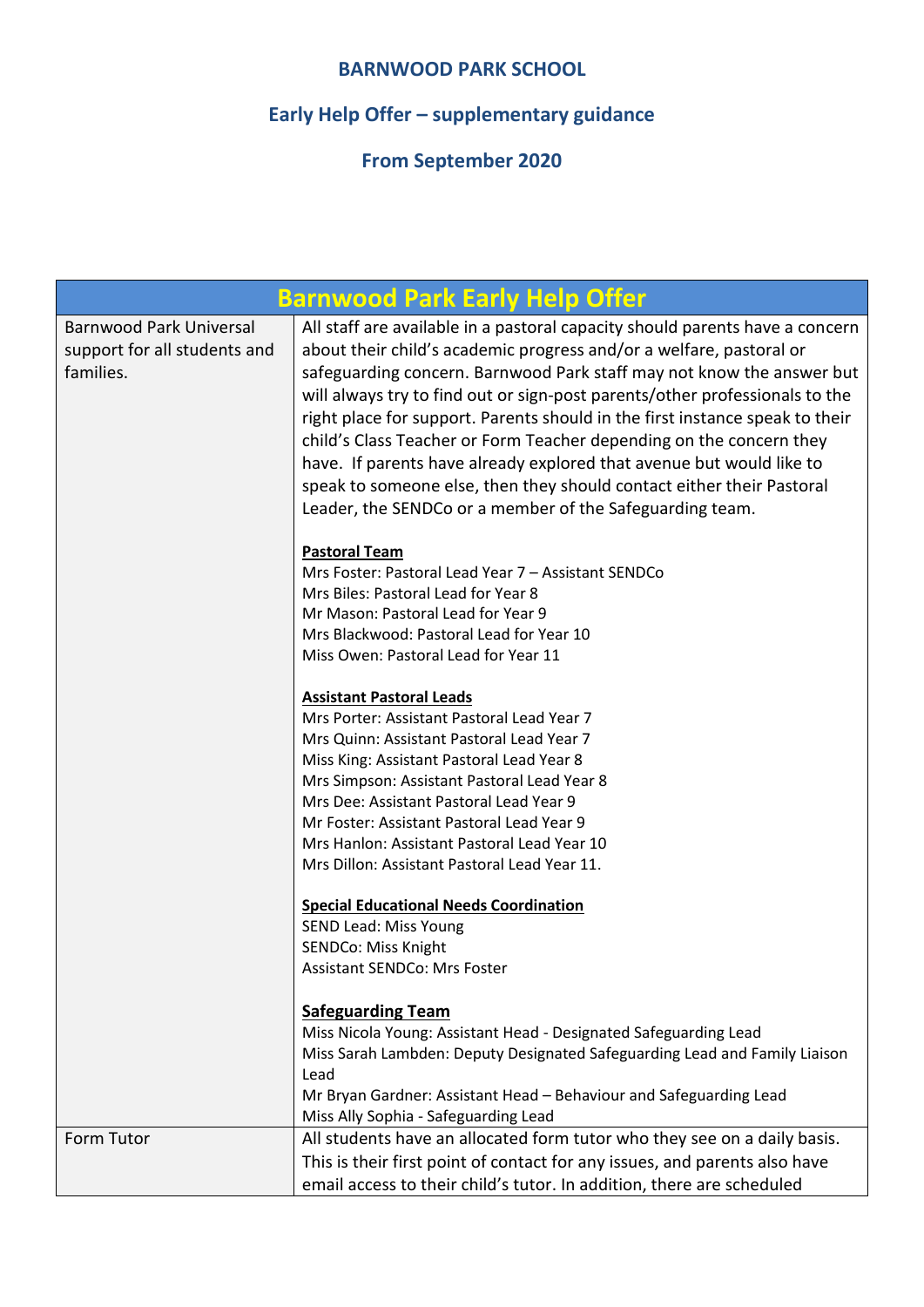# **Early Help Offer – supplementary guidance**

|                            | parental meetings but parents are encouraged to liaise more regularly as            |
|----------------------------|-------------------------------------------------------------------------------------|
|                            | required. Tutors are responsible for overseeing the academic and                    |
|                            | pastoral wellbeing of their group, and liaising with other staff within the         |
|                            | school as required to ensure that the appropriate support is in place as            |
|                            | soon as a need is identified.                                                       |
| Homework Club              | Homework Club is available to all years Monday to Thursday until 4.15pm             |
|                            | in the Library where staff are available to support. Some students have             |
|                            | one to one or small group homework support available either before or               |
|                            | after school in Student Support.                                                    |
| Wrap around care and       | The canteen is open to all students from 8.15am where a selection of hot            |
| <b>Breakfast Club</b>      |                                                                                     |
|                            | and cold food and drink is available to purchase.                                   |
|                            | Some students require additional organisational or emotional support                |
|                            | before school and Student Support run a small breakfast club for                    |
|                            | targeted Key Stage 3 students or identified students in KS4 on a case by            |
|                            | case basis.                                                                         |
| Lunchtime Support          | The Library is available at lunchtime to print work or to access Library            |
|                            | services. Some students benefit from having access to a quieter space.              |
|                            | Student Support offer a safe space where students can come to have                  |
|                            | their lunch away from main areas of the school, some of the students                |
|                            | that attend benefit from social interaction, reduced sensory stimulation            |
|                            | and adult support with eating and communicating.                                    |
|                            | In addition to this there is availability to the sports hall at break and           |
|                            | lunchtimes for sporting activities is support is required.                          |
| Careers                    | All students in Key Stage 3 and Targeted students in Key Stage 4 have a             |
|                            | Futures lesson, which is a lesson that focuses on study skills, Growth              |
|                            | Mind-set, Character Development and future careers.                                 |
|                            | A member of staff coordinates access to specific career focused events              |
|                            | across the year for each Year group.                                                |
|                            | The Career Advisor is available to discuss future career pathways, further          |
|                            | or higher educational provision, work experience and employability skills.          |
|                            | Bespoke advice and guidance on interview skills and College or 6 <sup>th</sup> Form |
|                            | applications, employer/educational workshops targeting a wide variety               |
|                            | of careers and labour market information. Extensive in-house support to             |
|                            | ensure identified students progress successfully, this includes                     |
|                            | personalised visits to local colleges, group activity sessions and one to           |
|                            | one support for KS4. The Careers Advisor has regular meetings with the              |
|                            | Safeguarding Hub and Student Support to identify and support students               |
|                            | at risk of becoming NEET (Not in Education Employment or Training) in               |
|                            | the future.                                                                         |
|                            |                                                                                     |
| Support with Literacy and  | Information can be found in the SEND Information Report, SEND policy                |
| Numeracy or Identification | and the Early Help Provision Maps for Literacy and Numeracy which can               |
| of SEND                    | be accessed in the SEND Information Report.                                         |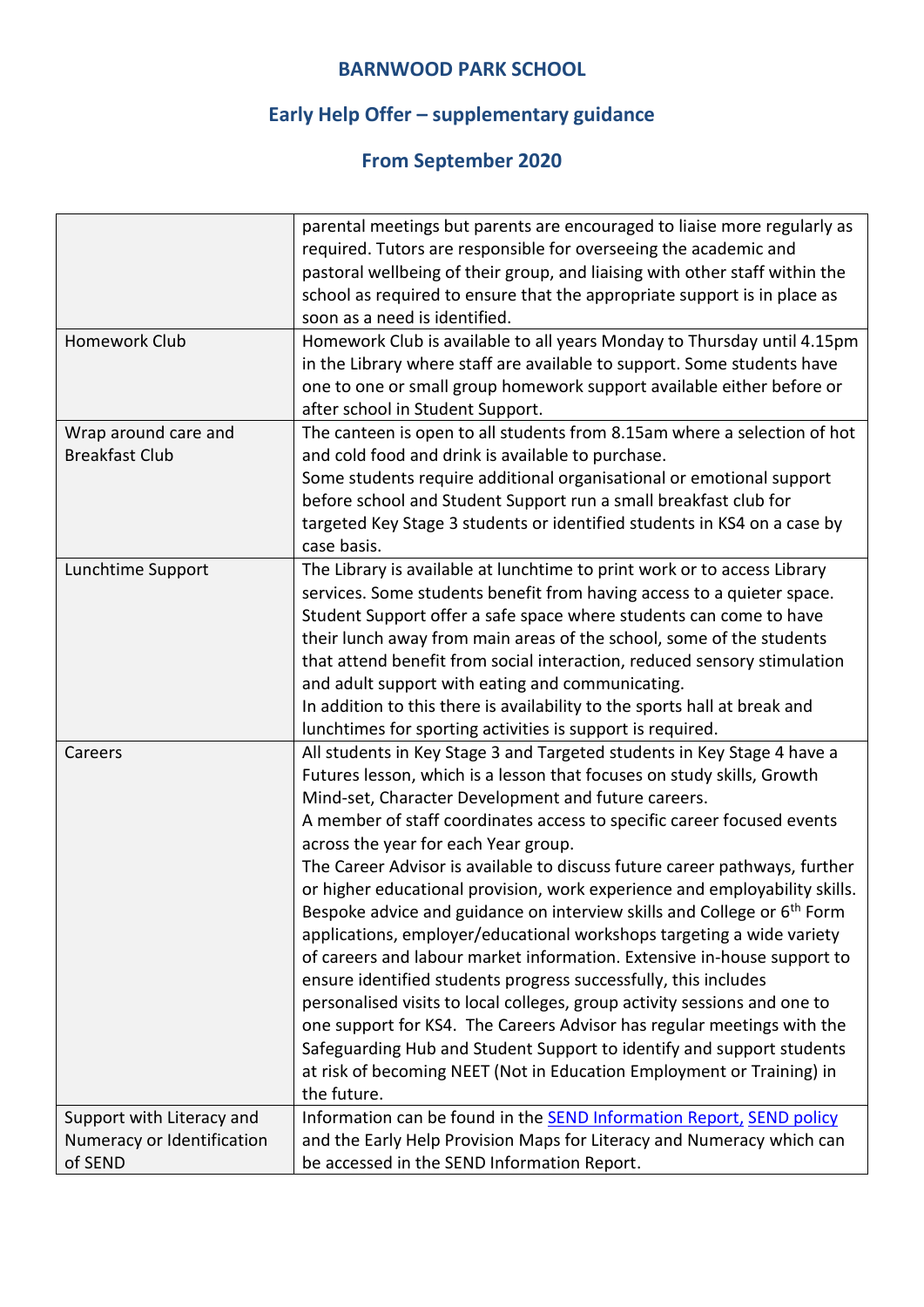# **Early Help Offer – supplementary guidance**

|                                 | Years 7-9 have a literacy and numeracy lesson weekly to target the           |
|---------------------------------|------------------------------------------------------------------------------|
|                                 | students with the lowest literacy attainment; students work to focus on      |
|                                 | reading confidence, comprehension, spelling, grammar, punctuation or         |
|                                 | numeracy skills like long division, fractions, decimals, percentages, time.  |
| Most Able                       | Academic mentoring sessions are run by a variety of members of staff         |
|                                 | looking at developing study skills and motivation in the most able           |
|                                 | learners in Key Stage 4. The sessions aim to equip the students with the     |
|                                 | skills to tackle learning at a higher level by providing transferable skills |
|                                 | and cover topics such as metacognition, exam question analysis, research     |
|                                 | skills, self-regulation, learning styles and essay writing.                  |
| <b>Student Support</b>          | Nurture for ALL students is a priority at Barnwood Park and features in all  |
|                                 | areas of our School Improvement Plan.                                        |
|                                 | Some students have academic, social, emotional and or behavioural            |
|                                 | needs that are more effectively supported in the Nurture room in             |
|                                 | Student Support. This provides students with a smaller class provision to    |
|                                 | develop academically but also a place to develop personal and life skills.   |
|                                 | The progress of these students is assessed using the Boxall Profile.         |
| <b>Young Carers</b>             | As well as the support offered by Gloucester Young Carers, all Young         |
|                                 | carers are invited to meet regularly as a group with Mrs Justice in school.  |
| Personalised                    | Students with particular medical needs, whether this be linked to their      |
| Timetables/Phased return to     | physical or mental health, may be offered a bespoke timetable in             |
| school.                         | conjunction with advice from their hospital consultant, CAMHS or other       |
|                                 | mental health services. In addition, some students may be offered a          |
|                                 | bespoke timetable to meet their particular needs, whether on a               |
|                                 | temporary basis, or a permanent basis, on a case-by-case basis. These        |
|                                 | timetables are sometimes offered to support students making a                |
|                                 | transition in to or out of the school to improve their outcomes.             |
| <b>Wellbeing Survey</b>         | Students and staff at Barnwood Park regularly receive online wellbeing       |
|                                 | surveys to monitor and provide appropriate education, support or             |
|                                 | services to all members of the school community.                             |
|                                 | We use the Online Pupil Survey which is a national survey and an internal    |
|                                 | Kirkland Rowel survey. Other relevant surveys run through the yearto         |
|                                 | support with change management.                                              |
| <b>Barnwood Park PSHE</b>       | At Barnwood Park, staff deliver regular PSHE (Personal Social Health         |
| Wellbeing curriculum            | Education) lessons which include topics from the RSE curriculum,             |
|                                 | (Relationship and Sex Education) and Health Education. It is compulsory      |
| (many topics have been          | for all schools to teach this curriculum from September 2020. Other topics   |
| informed by the student         | include Drugs Education as well as a whole school approach to SMSC           |
| council and also the GCC online | (Spiritual Moral Social and Cultural). The comprehensive PSHE curriculum     |
| pupil survey which highlighted  | covers many aspects of keeping young people safe, healthy, resilient and     |
| issues Barnwood Park students   | aware of the world around them so that they can make informed                |
| as well as young people across  |                                                                              |
| Gloucestershire are struggling  | decisions. Other specific topics that help students stay safe and that are   |
| with)                           |                                                                              |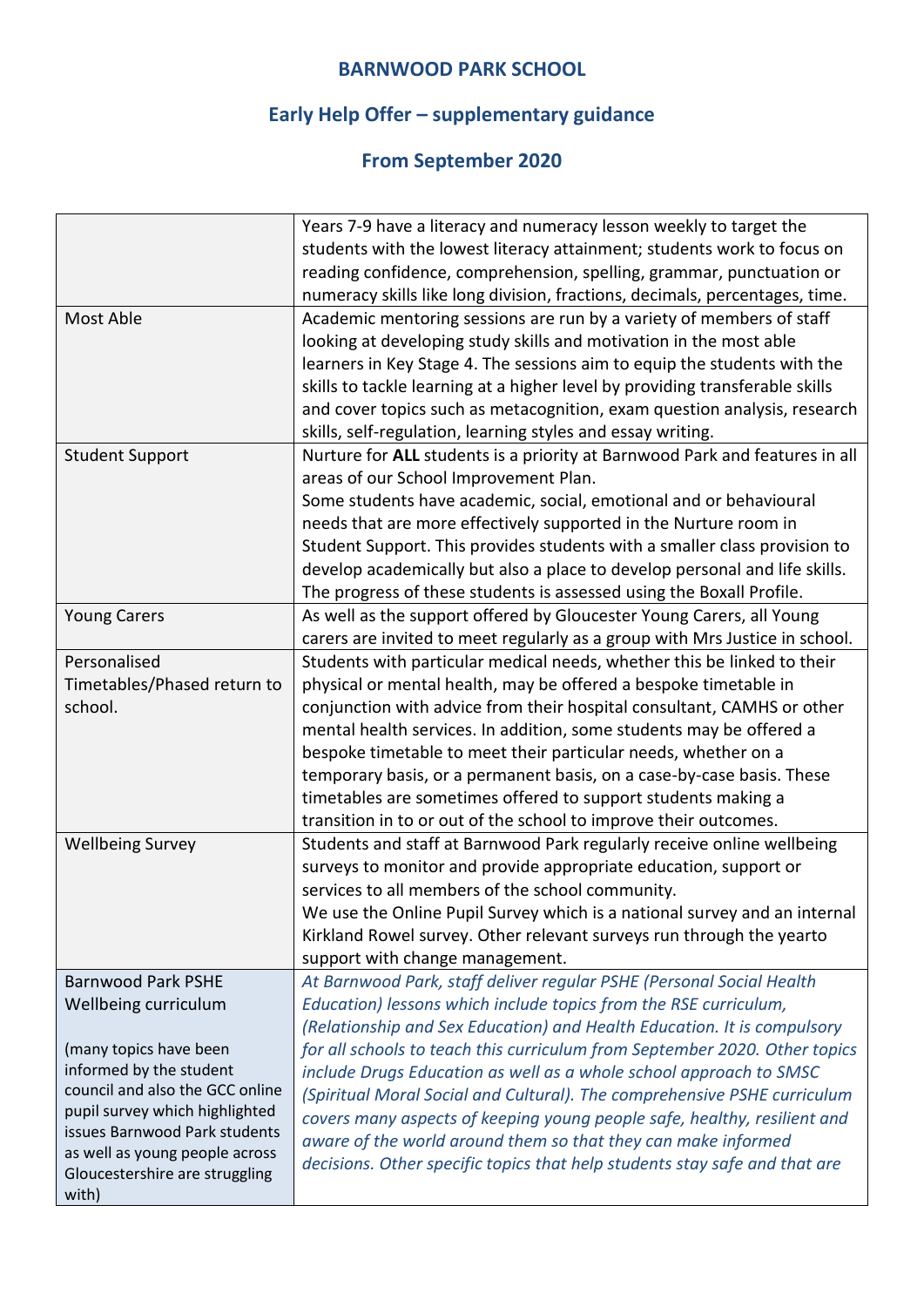# **Early Help Offer – supplementary guidance**

| also covered within the PSHE curriculum as well as the whole school SMSC     |
|------------------------------------------------------------------------------|
| approach include age-appropriate content.                                    |
| <b>Relationships. Sex and Health education:</b>                              |
| Positive and loving relationships, contraception and emergency               |
| contraception. Help/advice/where to get further information. Fertility       |
| and sexual health, the impact of STIs/drugs, legal consent age and 'giving   |
| and getting consent' (Gloucestershire healthy living and learning team       |
| (GHLL) resource). Teenage pregnancy.                                         |
| Gender, identity and tolerance: Conflict and bullying, preventing            |
| homophobic, biphobic and transphobic bullying; preventing bullying of        |
| students from different types of families (e.g., same sex parents);          |
| avoiding anti-gay derogatory language; Gender identity and stereotype-       |
| there isn't such thing as a typical girl, boy or relationship. Understanding |
| and acceptance of others different than us, including those with different   |
| religions.                                                                   |
| Drugs: Legal and Illegal: Addiction, Alcohol, Smoking and the                |
| classification and impacts of illegal drugs.                                 |
| Keeping Safe: E-safety (Social Media and internet); personal safety (out     |
| and about); how to respond to an emergency; Sexting - what is it, is it      |
| illegal and how to take control and stay safe? Appropriate assertiveness.    |
| How to stay safe from radicalisation and extremism, how to stay safe         |
| from teenage relationship abuse and other current safeguarding issues        |
| like criminal exploitation and County Lines. Honour Based Abuse (HBA),       |
| Forced Marriage and Female Genital Mutilation (FGM).                         |
| Up-skirting and the law.                                                     |
| Emotional well-being: Where to go for help if you, your friend or family     |
| member is struggling with emotional well-being/mental health problems.       |
| What are the signs someone is struggling? What makes you feel good?          |
| How to look after you own emotional well-being using the 5 ways to           |
| wellbeing; personal strength and self-esteem; stress management; self-       |
| harm and suicide prevention.                                                 |
| Relationships: How to make and maintain friendship; family                   |
| relationships; different types of families; abusive relationships (teenage   |
| relationship advice curriculum).                                             |
| Healthy Living: Taking responsibility for managing your own health using     |
| the Facts4Life curriculum in KS3 and the 5 ways to wellbeing; Importance     |
| of sleep; The main components of healthy living (diet, exercise and          |
| wellbeing); Focus on breakfast; Managing health and wellbeing when you       |
| are unwell (making sure you take your medicine when you should, have         |
| the right perspective, doing what you can do within the limitations of       |
| your health condition). Self-image.                                          |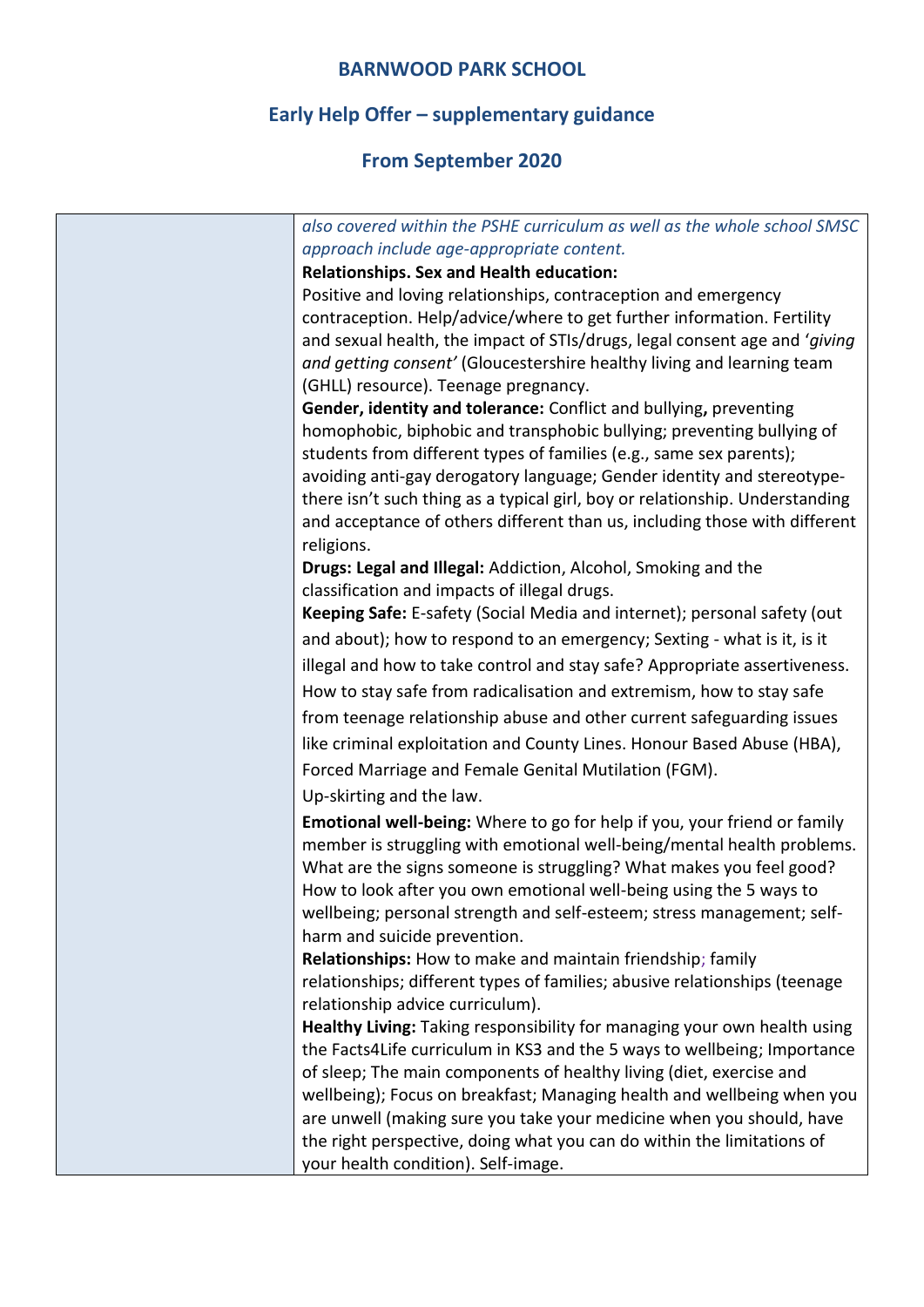# **Early Help Offer – supplementary guidance**

| <b>Helping students know</b> | At Barnwood Park, staff regularly refer to other teachers for academic                           |
|------------------------------|--------------------------------------------------------------------------------------------------|
| where to go for help if they | mentoring to support with organisation or revision guidance or to                                |
| need it.                     | learning mentors from external mentoring services like Chance is Change                          |
|                              | or Increase the Peace. These mentors will see students daily or weekly                           |
|                              | depending on the needs identified by the referrer. Consent will be sought                        |
|                              | and obtained from the student and parents for any external support                               |
|                              | offered.                                                                                         |
|                              | Staff may also signpost students to helpline numbers and text services                           |
|                              | which they can access if they need someone to talk to:                                           |
|                              | I am me app: <b>www.iammeapp.com</b> The Positive Mental Health App for                          |
|                              | Young People                                                                                     |
|                              | Kooth online: https://www.kooth.com/ - an online wellbeing service,                              |
|                              | run in partnership with the NHS and recognised by the BACP (British                              |
|                              | Association for Counselling and Psychotherapy), and students can be                              |
|                              | referred to access support here.                                                                 |
|                              | YMM Chat: https://www.ghc.nhs.uk/mhst-support/                                                   |
|                              | TIC+ Counselling service: https://www.ticplus.org.uk/                                            |
|                              | Samaritans national contact ring: 116 123 (24 hours) Jo@samaritans.org                           |
|                              | Gloucester Samaritans (9am - 10pm) tel: 0330 094 5717                                            |
|                              | Cheltenham Samaritans (8am - 10pm) 01242 515777                                                  |
|                              | Childline: 0800 1111 - www.childline.org.uk                                                      |
|                              | Rethink Gloucestershire Self Harm Helpline Freephone: 0808 801 0606                              |
|                              | text support: 075 37410022. Available to adults and children and young                           |
|                              | people who self-harm, are thinking about self-harming or are worried                             |
|                              | about someone who is self-harming. www.rethink.org/glosselfharm                                  |
|                              | YoungMinds www.youngminds.org.uk (web based support for young                                    |
|                              | people)                                                                                          |
|                              | PAPYRUS: www.papyrus-uk.org Provides confidential help and advice to                             |
|                              | prevent suicide in young people. T HOPELineUK: 08000 0684141                                     |
|                              | SMS:07786 209697                                                                                 |
|                              | EMAIL: pat@papyrus-uk.org                                                                        |
| E-safety (Internet and       | -E-safety is a key part of the ongoing PSHE Curriculum for students (RSE,                        |
| technology safety)           | <b>SMSC and Careers)</b><br>-PACE (parents against child exploitation) UK is a useful website to |
|                              | engage parents with e-safety issues. www.paceuk.info/                                            |
|                              | - ICT curriculum also covers different aspects of internet safety                                |
|                              | - The Parent's section of the school website contains an E-safety section                        |
|                              | that contains links to several web sites that offer guidance on e-safety                         |
|                              | including NSPCC online safety page and link to <i>ThinkUKnow</i> ' a site that                   |
|                              | contains lots of tips and videos for both parents and students                                   |
|                              | https://www.nspcc.org.uk/preventing-abuse/keeping-children-                                      |
|                              | safe/online-safety/                                                                              |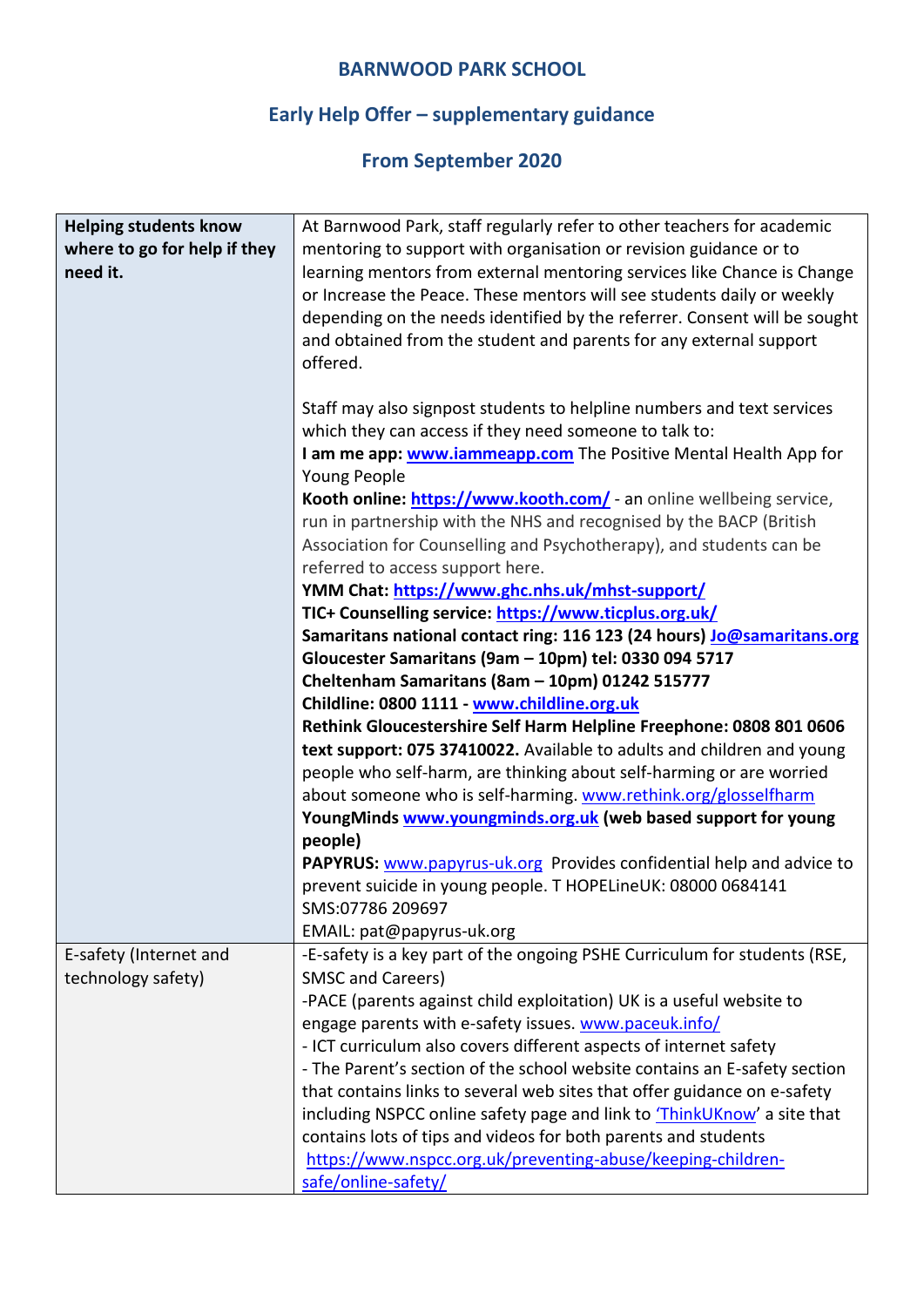# **Early Help Offer – supplementary guidance**

| Bullying (including cyber-                                                                                                                                                                                                        | All Gloucestershire schools are committed to tackling bullying. At                                                                                                                                                                                                                                                                                                                                                                                                                                                                                                                                                                                                                                                                                                                                                                                                                |
|-----------------------------------------------------------------------------------------------------------------------------------------------------------------------------------------------------------------------------------|-----------------------------------------------------------------------------------------------------------------------------------------------------------------------------------------------------------------------------------------------------------------------------------------------------------------------------------------------------------------------------------------------------------------------------------------------------------------------------------------------------------------------------------------------------------------------------------------------------------------------------------------------------------------------------------------------------------------------------------------------------------------------------------------------------------------------------------------------------------------------------------|
| bullying)/child                                                                                                                                                                                                                   | Barnwood Park there is an <b>Anti-Bullying &amp; Hate Policy</b> . We want to                                                                                                                                                                                                                                                                                                                                                                                                                                                                                                                                                                                                                                                                                                                                                                                                     |
| death/suicide/prevention                                                                                                                                                                                                          | know immediately if there are any issues with conflict, bullying or hate<br>incidents at Barnwood Park so they can be addressed. We have a series<br>of teaching resources produced by the Gloucestershire Healthy Living<br>and Learning Team (www.ghll.org.uk) to support our anti bullying and<br>hate work.<br>HELPLINE 01452 427208<br>In serious cases of bullying parents have the option to contact the police,<br>particularly where threats are involved. This also applies for any online<br>bullying.<br>Other sources of help and advice: www.gscb.org (Gloucestershire<br>Safeguarding children's board), or http://www.bullying.co.uk.<br>Gloucestershire Healthy Living and Learning team provide alerts and<br>resources in relation to supporting young people experiencing bullying.<br>Education about bullying is an integral part of the Barnwood Park PSHE |
|                                                                                                                                                                                                                                   | curriculum www.ghll.org.uk.                                                                                                                                                                                                                                                                                                                                                                                                                                                                                                                                                                                                                                                                                                                                                                                                                                                       |
| Children or young people<br>with multiple needs<br>(vulnerable) or multiple<br>needs (complex) requiring                                                                                                                          | Within Gloucestershire Early Help Hubs (Families First Plus) provide<br>multi-agency support for children and families. A phone call to discuss a<br>possible referral is helpful before making written referral. Barnwood<br>Park School actively refers to Early Help Hubs when appropriate:                                                                                                                                                                                                                                                                                                                                                                                                                                                                                                                                                                                    |
| multi-agency input or                                                                                                                                                                                                             | <b>Early Help Hubs/Families First Plus:</b>                                                                                                                                                                                                                                                                                                                                                                                                                                                                                                                                                                                                                                                                                                                                                                                                                                       |
| assessment.                                                                                                                                                                                                                       | Gloucester: gloucesterearlyhelphub@gloucestershire.gov.uk tel:01452<br>328076;                                                                                                                                                                                                                                                                                                                                                                                                                                                                                                                                                                                                                                                                                                                                                                                                    |
| "Providing early help is more<br>effective in promoting the<br>welfare of children than<br>reacting later. Early help means<br>providing support as soon as<br>the problem emerges, at any<br>point in the child's life, from the | This team comprises the following professionals: Early Help Hub co-<br>ordinators, Community Lead Professional - disabled children and young<br>people, Inclusion Co-ordinator, Community Social Worker, Family<br>Support Workers. They all work together from one base so they can<br>recognise and respond to local needs and act as a focal point for co-<br>ordinating support for vulnerable children, young people and their<br>families.                                                                                                                                                                                                                                                                                                                                                                                                                                  |
| foundation years through to                                                                                                                                                                                                       | Support provided includes:                                                                                                                                                                                                                                                                                                                                                                                                                                                                                                                                                                                                                                                                                                                                                                                                                                                        |
| teenage years." (working<br>together to safeguard children<br>2018)                                                                                                                                                               | Support for school and community based lead professionals<br>working with children and families<br>Collaboration with social care referrals that do not meet their<br>$\bullet$<br>thresholds, to co-ordinate support within the community                                                                                                                                                                                                                                                                                                                                                                                                                                                                                                                                                                                                                                        |
| Professionals can contact Early<br>Help Hubs for discussions in<br>principle with community<br>social worker - Debbie Webb in<br>Gloucester.                                                                                      | Work in partnership to support children with special educational<br>$\bullet$<br>needs in school; Advice and guidance from a social work<br>perspective on a 'discussion in principle basis'<br>Support children with disabilities and their families to access<br>activities and meet specific needs; Advice and guidance to lead<br>professionals                                                                                                                                                                                                                                                                                                                                                                                                                                                                                                                               |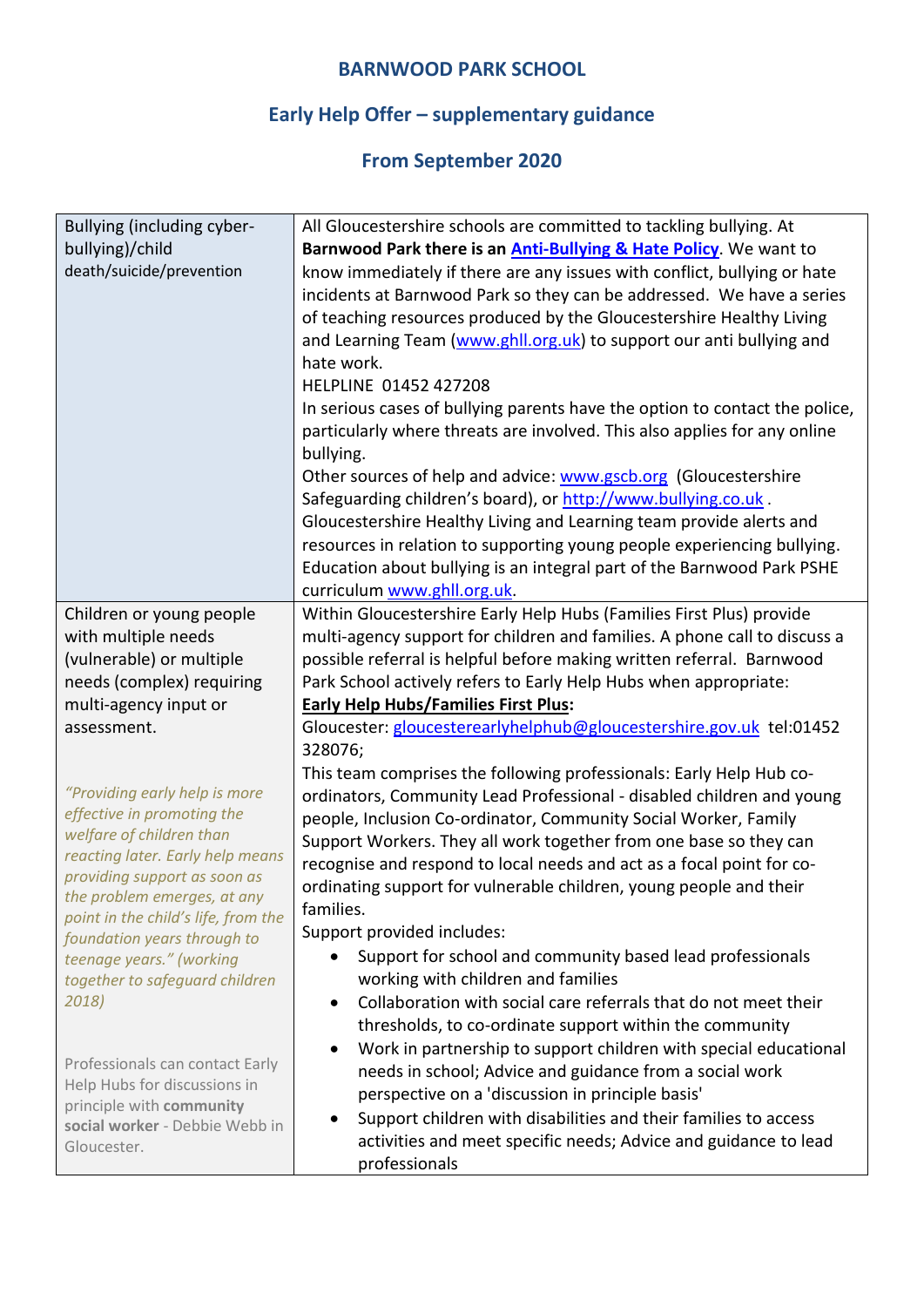# **Early Help Offer – supplementary guidance**

|                                     | Provision of high quality parenting and family support services to<br>$\bullet$ |
|-------------------------------------|---------------------------------------------------------------------------------|
|                                     | families.                                                                       |
|                                     | <b>Youth Support Team (YST):</b>                                                |
|                                     | The Youth Support Team provide a range of services for vulnerable young         |
|                                     | people aged between 11 - 19 (and up to 25 for young people with special         |
|                                     | needs), including:                                                              |
|                                     | Youth offending                                                                 |
|                                     | Children in Care<br>$\blacksquare$                                              |
|                                     | Care leaver's support services (for those aged 16+)                             |
|                                     | Early intervention and prevention service for 11 - 19-year-olds                 |
|                                     | Support for young people with learning difficulties and/or                      |
|                                     | disabilities                                                                    |
|                                     | Positive activities for young people with disabilities<br>۰                     |
|                                     | Support with housing and homelessness                                           |
|                                     | Help and support to tackle substance misuse problems and other                  |
|                                     | health issues                                                                   |
|                                     | Support into education, training and employment                                 |
|                                     | Support for teenage parents                                                     |
|                                     | Support with Harmful Sexualised Behaviour                                       |
|                                     | For General Enquiries: T: 01452 426900 E: info.glos@prospects.co.uk             |
|                                     | To make a referral: T: 01452 427923 E: fasttrackteam@prospects.co.uk            |
| Universal source of help for        | Gloucestershire Family Information Service (FIS) advisors give impartial        |
| all families in<br>Gloucestershire: | information on childcare, finances, parenting and education. FIS are a          |
| <b>Gloucestershire Family</b>       | useful source of information for parents and professionals. The                 |
|                                     | information is designed to support families, children and young people          |
| <b>Information Service (FIS):</b>   | and professionals working with these families. They can help link parents       |
| the website which has a             | up with other organisations that might be able to help or provide the           |
| wealth of information to            | information themselves e.g. parents could ask them about holiday clubs          |
| support many issues such as         | for your children across Gloucestershire. Contact the FIS by emailing:          |
| childcare and support for           | familyinfo@gloucestershire.gov.uk                                               |
| children with disabilities.         |                                                                                 |
| www.glosfamilies.org                | T: (0800) 542 0202 or (01452) 427362.                                           |
| https://sendiassglos.org.uk/        |                                                                                 |
| <b>GSCB (Gloucestershire</b>        | Important information for parents and professionals across                      |
| Safeguarding Children's             | Gloucestershire in relation to keeping children safe and avenues of             |
| Board) website.                     | support including early help options.                                           |
| http://www.gscb.org.uk              |                                                                                 |
| Substance misuse concerns           | www.infobuzz.co.uk/: InfoBuzz offers therapeutic and practical support          |
|                                     | for families and young people with complex needs. They can provide              |
|                                     | targeted support around drugs & emotional health issues, development            |
|                                     | of personal & social skills, and information & support around substance         |
|                                     | misuse. At Barnwood Park, we have use of a screening tool when there            |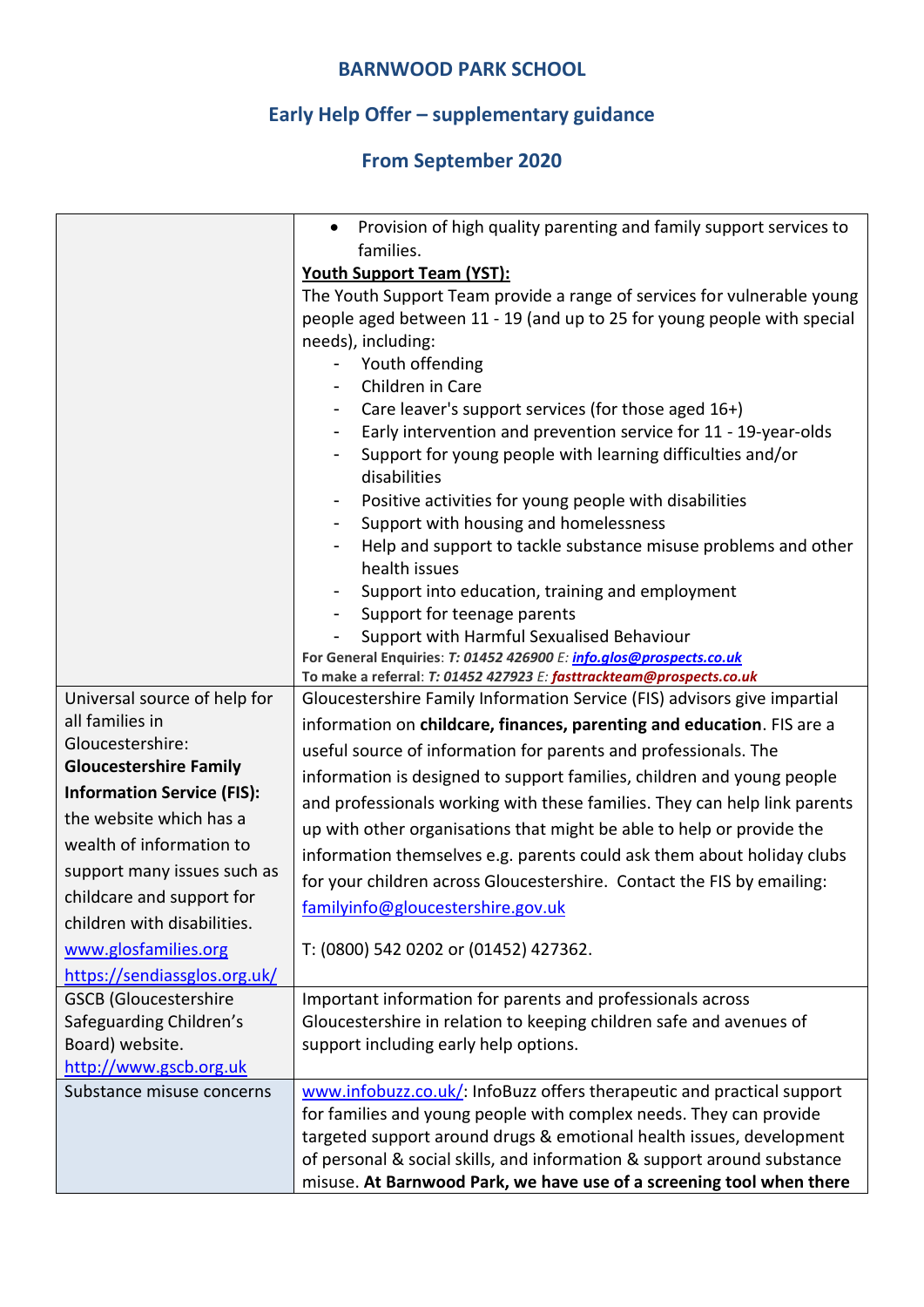# **Early Help Offer – supplementary guidance**

|                                                                | are drug use concerns and we can make referrals to Infobuzz or other         |
|----------------------------------------------------------------|------------------------------------------------------------------------------|
|                                                                | appropriate agencies.                                                        |
|                                                                |                                                                              |
|                                                                | Drugs education is covered in the Barnwood Park PSHE/SMSC curriculum         |
|                                                                | as a preventative measure.                                                   |
|                                                                | EMAIL: admin@infobuzz.co.uk T: 01452 50108                                   |
| Mental health concerns                                         | Referral to school nurses may be appropriate.<br>$\bullet$                   |
|                                                                | CAMHS advice for parents and carers:<br>٠                                    |
|                                                                | https://www.ghc.nhs.uk/our-teams-and-services/cyp-glos/ or                   |
|                                                                | www.nhs.uk/mental/wellbeing                                                  |
|                                                                | Referral to CAMHS (Child and Adolescent Mental Health Services)<br>$\bullet$ |
|                                                                | via Barnwood Park pastoral/safeguarding team or via your own                 |
|                                                                | GP: CAMHSreferrals@ghc.nhs.uk                                                |
|                                                                | Young Minds Matter for low level CBT. T-0300 421 15                          |
|                                                                | TIC+ (Teens in Crisis, Gloucestershire) counselling service T -<br>$\bullet$ |
|                                                                | 01594 372 777 SMS - 07520 634063 General Enquiries -                         |
|                                                                | admin@ticplus.org.uk                                                         |
|                                                                | For children/young people/adults with existing mental health<br>$\bullet$    |
|                                                                | difficulties concerns should be discussed with the existing medical          |
|                                                                | professionals (consultant psychiatrists).                                    |
|                                                                | In an emergency call 999 or 0800 169 0398 Option 2 for<br>$\bullet$          |
|                                                                | <b>Gloucester &amp; Forest</b>                                               |
|                                                                | Not in a crisis but need help contact 111                                    |
|                                                                | CAMHS* Parent advice line T: 01452 894300 or 01242 634050                    |
| Child Sexual exploitation                                      | CSE screening tool can be located on the GSCB website along with the         |
| (CSE)                                                          | Gloucestershire Multi-agency protocol for safeguarding children who are      |
|                                                                | at risk of abuse through child sexual exploitation. This should be           |
| Child Sexual Exploitation (CSE)                                | completed if CSE suspected by Barnwood Park staff. Parents can also          |
| involves exploitative situations,                              | refer to this.                                                               |
| contexts and relationships where                               |                                                                              |
| young people receive something                                 | Clear information about warning signs of child sexual exploitation, the      |
| (for example food,<br>accommodation, drugs, alcohol or         | screening tool and Gloucestershire's multi-agency protocol for               |
| gifts, money or in some cases                                  | safeguarding children at risk of CSE are at:                                 |
| simply affection) because of                                   | https://www.gloucestershire.police.uk/advice/advice-and-                     |
| engaging in sexual activities.                                 | information/caa/child-abuse/child-sexual-exploitation/                       |
| Sexual exploitation is marked out                              |                                                                              |
| by an imbalance of power in a                                  | Referrals are to Gloucestershire social care and the Gloucestershire         |
| relationship. It can take many<br>forms ranging from seemingly | Police.                                                                      |
| 'consensual' relationships to                                  | Further information: National Working Group Exploitation<br>$\bullet$        |
| serious organised crime by gangs                               | Response Unit (formerly National Working Group for Sexually                  |
| and groups.                                                    | Exploited Children and Young People). Network tackling Child                 |
|                                                                | Sexual Exploitation) www.nwgnetwork.org and PACE UK (Parents                 |
|                                                                | Against Child Sexual Exploitation) www.paceuk.info                           |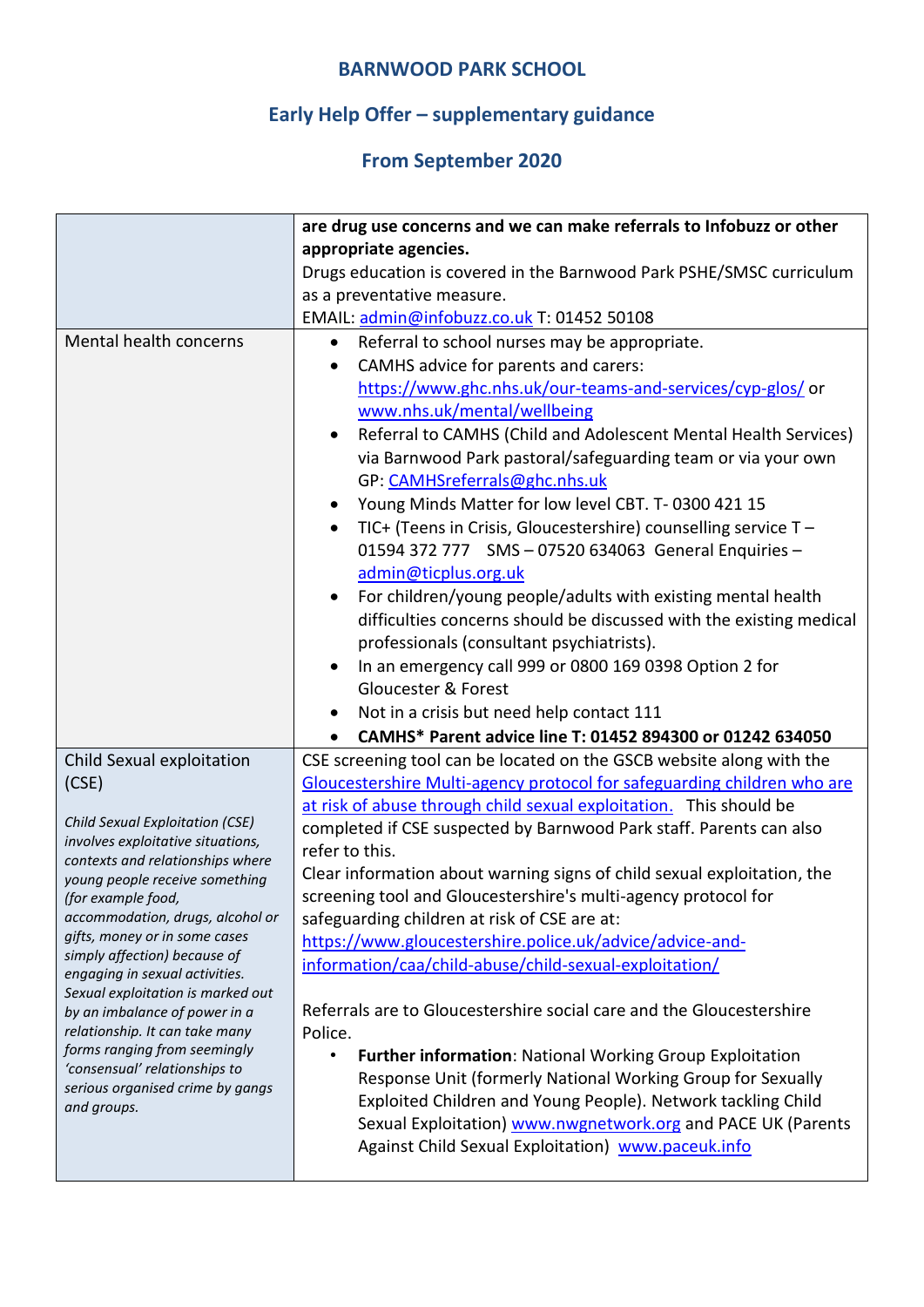# **Early Help Offer – supplementary guidance**

|                                                                   | <b>Gloucestershire MAPPA (Multi-Agency Public Protection Arrangements)</b> |
|-------------------------------------------------------------------|----------------------------------------------------------------------------|
|                                                                   | are a set of arrangements to manage the risk posed by the most serious     |
|                                                                   | sexual and violent offenders (MAPPA-eligible offenders) under the          |
|                                                                   | provisions of sections 325 to 327B of the Criminal Justice Act 2003. They  |
|                                                                   | should be contacted immediately if any concern is reported about a         |
|                                                                   | serious sexual or violent offender.                                        |
|                                                                   | www.wwmcrc.co.uk                                                           |
| Domestic violence                                                 | The GSCB (Gloucestershire Safeguarding Children's board) have              |
|                                                                   | published a Domestic Abuse pathway for educational settings which is on    |
|                                                                   | the GSCB (Gloucestershire Safeguarding Children's Board) website. If a     |
|                                                                   | child or young person is suspected of living at home with a domestically   |
|                                                                   | abusive parent or if a young person has domestic abuse in their own        |
|                                                                   | relationship, then the usual procedures should be followed and a referral  |
|                                                                   | made to the children's helpdesk (tel: 01452 426565). The response will     |
|                                                                   | vary according to the age of the young person so that the appropriate      |
|                                                                   | agencies are involved.                                                     |
|                                                                   | <b>Gloucestershire Domestic Abuse Support Service (GDASS)</b>              |
|                                                                   | www.gdass.org.uk                                                           |
|                                                                   | Helpline - 01452 726570                                                    |
|                                                                   | Email - support@gdass.org.uk                                               |
|                                                                   | MARAC Gloucestershire Constabulary: Multi Agency Risk Assessment           |
|                                                                   | Conferences (MARACs) prioritise the safety of victims who have been risk   |
|                                                                   | assessed at high or very high risk of harm. The MARAC is an integral part  |
|                                                                   | of the Specialist Domestic Violence Court Programme, and information       |
|                                                                   | will be shared between the MARAC and the Courts, in high and very high-    |
|                                                                   | risk cases, as part of the process of risk management.                     |
| Teenage relationship abuse                                        | Please see comment about the Domestic abuse pathway for educational        |
|                                                                   | settings above (in domestic violence section).                             |
| Domestic and teen relationship                                    | www.gov.uk - home office 'teacher's guide to violence and abuse in         |
| abuse is any type of controlling,                                 | teenage relationships.' All violence or suspected violence should be       |
| bullying, threatening or violent<br>behaviour between people in a | reported to the police and/or social care as appropriate. GDASS            |
| personal relationship or between                                  | (Gloucestershire Domestic Abuse Support Service) can be referred to for    |
| close family members. It includes                                 | support.                                                                   |
| emotional, physical, sexual,                                      | STREET $-$ is a county wide service for young people aged 13-19            |
| financial, psychological, or digital                              | who have experienced or are experiencing teenage relationship              |
| abuse (using social media or<br>mobile phones).                   | abuse, are adversely affected by domestic abuse in the home                |
| Abusive behaviour can continue                                    | either current or historic or they are displaying harmful behaviour        |
| even after the relationship has                                   | in their relationships. STREET offers 1:1 support and evidence-            |
| ended.                                                            | based group programmes CRUSH & The Recovery Toolkit.                       |
| Domestic and teen relationship                                    | http://westmerciawomensaid.org/services/street or GHLL                     |
| abuse is a repeated pattern of<br>behaviour. It often includes    | Lead GHLL Teacher for advice and support with curriculum<br>$\bullet$      |
| several different types of abusive                                | resources (T: 01452 427208)                                                |
| behaviour, and may get worse the                                  | Gloucestershire Take a Stand - www.glostakeastand.com<br>$\bullet$         |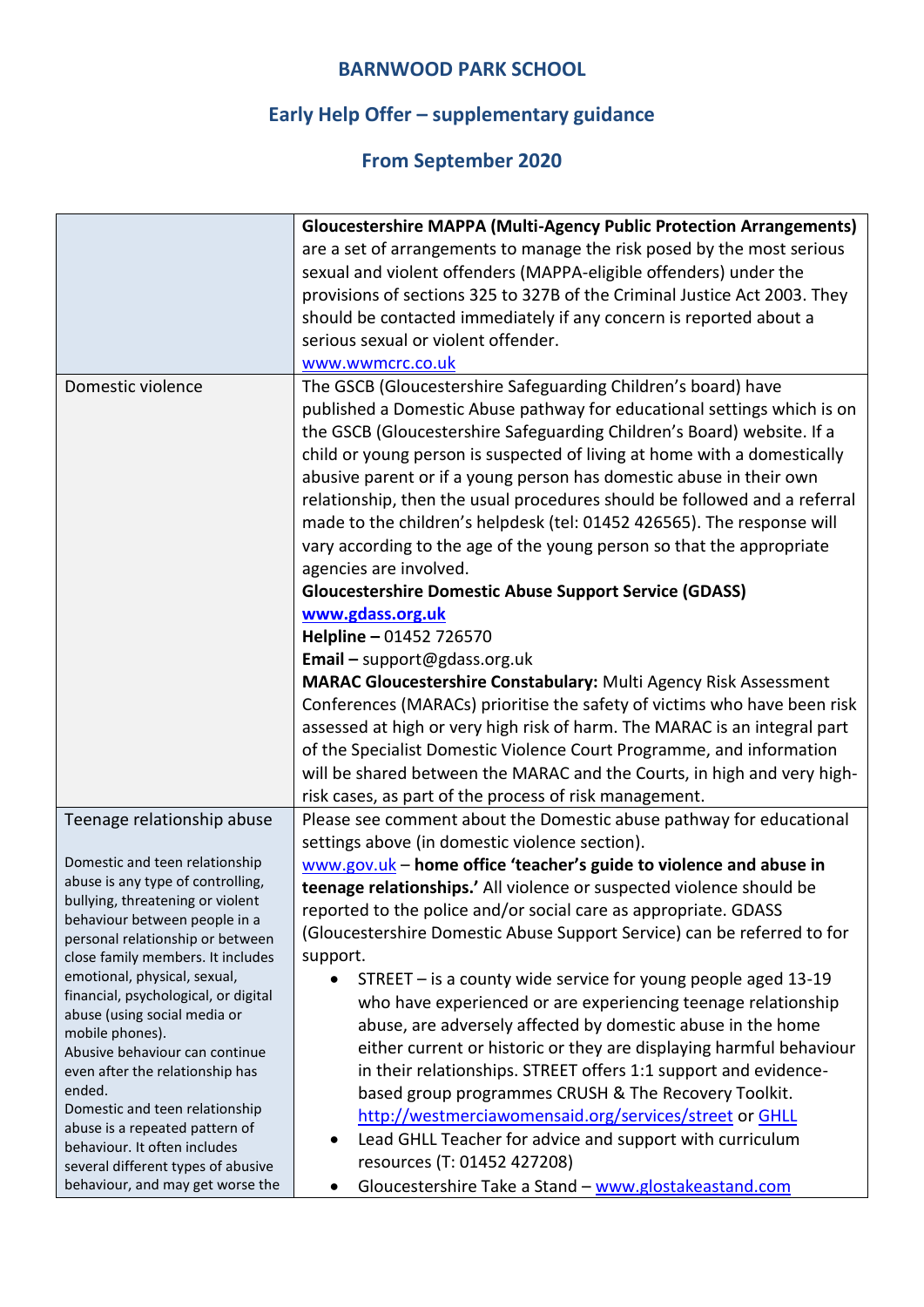# **Early Help Offer – supplementary guidance**

| longer the two people are                                         | Holly Gazzard Trust (local charity) - support worker<br>$\bullet$                                               |
|-------------------------------------------------------------------|-----------------------------------------------------------------------------------------------------------------|
| together.                                                         | <b>Prevention:</b> Resources used in the PSHE curriculum with students include                                  |
| People use domestic abuse to<br>control other people.             | the 'Teenage Relationship Abuse' and 'Give and Get' (about consent)                                             |
| Both males and females can be                                     | Curriculum resources - www.ghll.org.                                                                            |
| abused or abusers.                                                |                                                                                                                 |
|                                                                   | Examples of domestic and teen relationship abuse can be:                                                        |
|                                                                   | Constantly putting a person down<br>$\bullet$                                                                   |
|                                                                   | Constantly checking where someone is                                                                            |
|                                                                   | Stopping someone from seeing their friends and family<br>$\bullet$                                              |
|                                                                   | Hitting, pushing, kicking, pinching<br>$\bullet$                                                                |
|                                                                   | Throwing or smashing things<br>$\bullet$                                                                        |
|                                                                   | Making threats to hurt someone                                                                                  |
|                                                                   | Sending lots of unwanted text messages                                                                          |
|                                                                   |                                                                                                                 |
|                                                                   | Checking what someone spends their money on<br>٠                                                                |
|                                                                   | Making someone pay for everything                                                                               |
|                                                                   | Making someone do sexual things they do not want to do<br>$\bullet$                                             |
| Fabricated and induced                                            | http://www.nhs.uk/Conditions/Fabricated-or-induced-illness for                                                  |
| illness (FII)                                                     | information on behaviours and motivation behind FII. Any professionals                                          |
|                                                                   | suspecting FII must involve the Police, Social Services and follow the child                                    |
|                                                                   | protection procedures outlined in this policy. Members of the public                                            |
|                                                                   | concerned about FII can contact the social care helpdesk.                                                       |
| Faith abuse                                                       | www.gov.uk/government/publications/national-action-plan-to-tackle-                                              |
|                                                                   | child-abuse-linked-to-faith-or-belief for copy of DfE document 'national                                        |
| Abuse linked to faith or belief is                                | action plan to tackle child abuse linked to faith or belief.'                                                   |
| where concerns for a child's<br>welfare have been identified, and | Judith Knight; Diocese of Gloucester Head of Safeguarding/faith abuse                                           |
| could be caused by, a belief in                                   | contact: jknight@glosdioc.org.uk. For other faith groups contact Nigel                                          |
| witchcraft, spirit or demonic                                     | Hatton (GCC LADO - Gloucestershire County Council Local Authority                                               |
| possession, ritual or satanic abuse                               | Designated Officer) responsible for safeguarding matters across the                                             |
| features, or when practices linked                                | county council.                                                                                                 |
| to faith or belief are harmful to a                               |                                                                                                                 |
| child.                                                            | Female Genital Mutilation (FGM) comprises all procedures involving                                              |
| Female genital mutilation<br>(FGM)                                | partial or total removal or the external female genitalia. FGM is illegal                                       |
|                                                                   | in the UK and as of October 2015 mandatory reporting commenced. If                                              |
|                                                                   | Barnwood Park staff discover that an act of FGM appears to have been                                            |
|                                                                   |                                                                                                                 |
|                                                                   | carried out on a girl under 18 years old there is a statutory duty to                                           |
|                                                                   | report it to the police.                                                                                        |
|                                                                   | Read http://www.nhs.uk/Conditions/female-genital-mutilation                                                     |
|                                                                   | for NHS information and signs of FGM. Any suspicion of FGM should be<br>referred to the Police and social care. |
|                                                                   |                                                                                                                 |
|                                                                   | - Barnwood Park DSL along with other key members of staff have                                                  |
|                                                                   | completed the online home office training, 'Female Genital Mutilation:<br>Recognising and Preventing FGM'       |
|                                                                   |                                                                                                                 |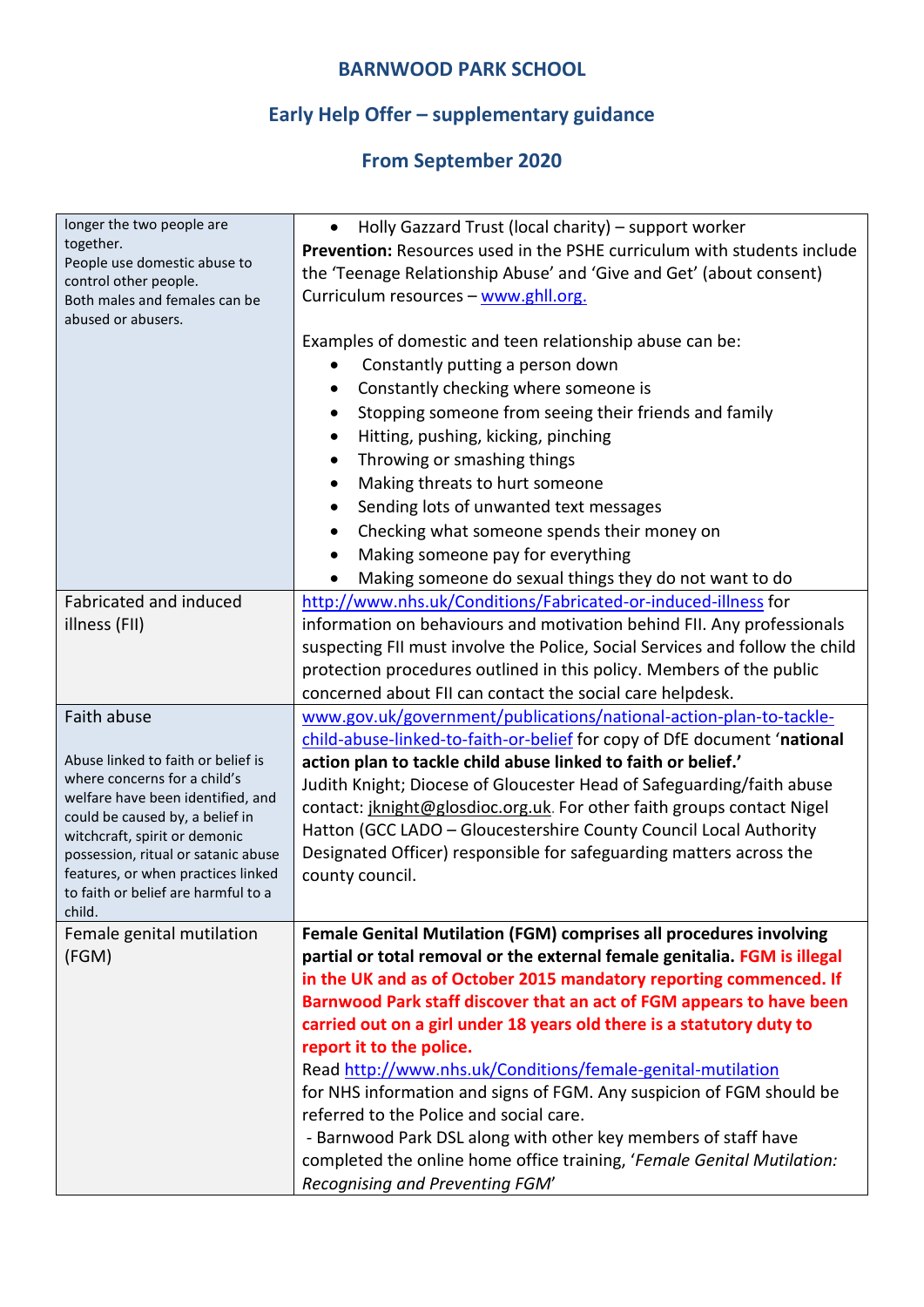# **Early Help Offer – supplementary guidance**

|                                                                         | - E-learning package- http://www.fgmelearning.co.uk/ for interested        |
|-------------------------------------------------------------------------|----------------------------------------------------------------------------|
|                                                                         | staff or professionals (free home office e-learning)                       |
|                                                                         | If you have any concerns that FGM might be carried out on a young          |
|                                                                         | person you must call the police and children's helpdesk (social services). |
| Forced marriage                                                         | If you think you or someone you know might be forced into marriage         |
|                                                                         | please call this unit for advice/support:                                  |
| A forced marriage is where you                                          | <b>UK Forced Marriage Unit fmu@fcdo.gov.uk</b>                             |
| are coerced into marrying                                               | Telephone: 020 7008 0151                                                   |
| someone against your will. You                                          | (0044 20 7008 0151 from overseas)                                          |
| may be physically threatened or                                         | Call 999 (police) in an emergency.                                         |
| emotionally blackmailed to do so.<br>It is an abuse of human rights and | www.gov.uk/stop-forced-marriage for information on Forced Marriage.        |
| cannot be justified on any religious                                    | Visit the Home Office website to undertake Forced Marriage e-learning      |
| or cultural basis.                                                      | package https://www.gov.uk/forced-marriage. GSCB one day Awareness         |
|                                                                         | training delivered by Infobuzz www.gscb.org.uk                             |
| Forced marriage is not the same as                                      | Please see 'Multi-Agency Practice Guidelines- Handling cases of Forced     |
| an arranged marriage where you<br>have a choice as to whether you       | Marriage' for more information and detail:                                 |
| accept the arrangement. The                                             | https://www.gov.uk/forcedmarriage.                                         |
| tradition of arranged marriages                                         | All practitioners must be aware of this, that is they may only have one    |
| has operated successfully within                                        | chance to speak to a potential victim and thus they may only have one      |
| many communities and countries                                          | chance to save a life. This means that all practitioners working within    |
| for a long time.                                                        | statutory agencies need to be aware of their responsibilities and          |
|                                                                         | obligations when they come across forced marriage cases. If the victim is  |
|                                                                         | allowed to walk out of the door without support being offered, that one    |
|                                                                         | chance might be wasted.                                                    |
|                                                                         | Prevention Freedom Charity- Aneeta Prem 'But it's not fair' book. A book   |
|                                                                         | for teenagers looking at forced marriage from the point of view of school  |
|                                                                         | friends of the girl who went to India and didn't come back. This book      |
|                                                                         | promotes discussion. www.freedomcharity.org.uk The Freedom Charity         |
|                                                                         | (UK charity) have a helpline, text facility and app which can be           |
|                                                                         | downloaded to help to provide support and protection for victims of        |
|                                                                         | abuse, FGM or forced marriage. They can be contacted on Tel: 0845 607      |
|                                                                         | 0133 or text 4freedom to 88802 or go to the website to download the        |
|                                                                         | app from the app page.                                                     |
| Gangs and youth violence                                                | Great Expectations is a multi-agency working partnership to reduce crime   |
|                                                                         | and anti-social behaviour. This project supports people on the periphery   |
|                                                                         | of crime; it involves the constabulary's Youth Engagement Officers,        |
|                                                                         | Gloucester City Homes, HM Prison Service, the Probation Service, the       |
|                                                                         | County Council's Families First programme and Social Care. Together        |
|                                                                         | they provide a programme of education, prevention and diversion to         |
|                                                                         | assist young people in making the right choices in life and so to aoid a   |
|                                                                         | potential life of crime.                                                   |
|                                                                         | Contact the Avenger Task Force: Gloucestershire Police                     |
|                                                                         | www.gloucestershire.police.uk                                              |
|                                                                         |                                                                            |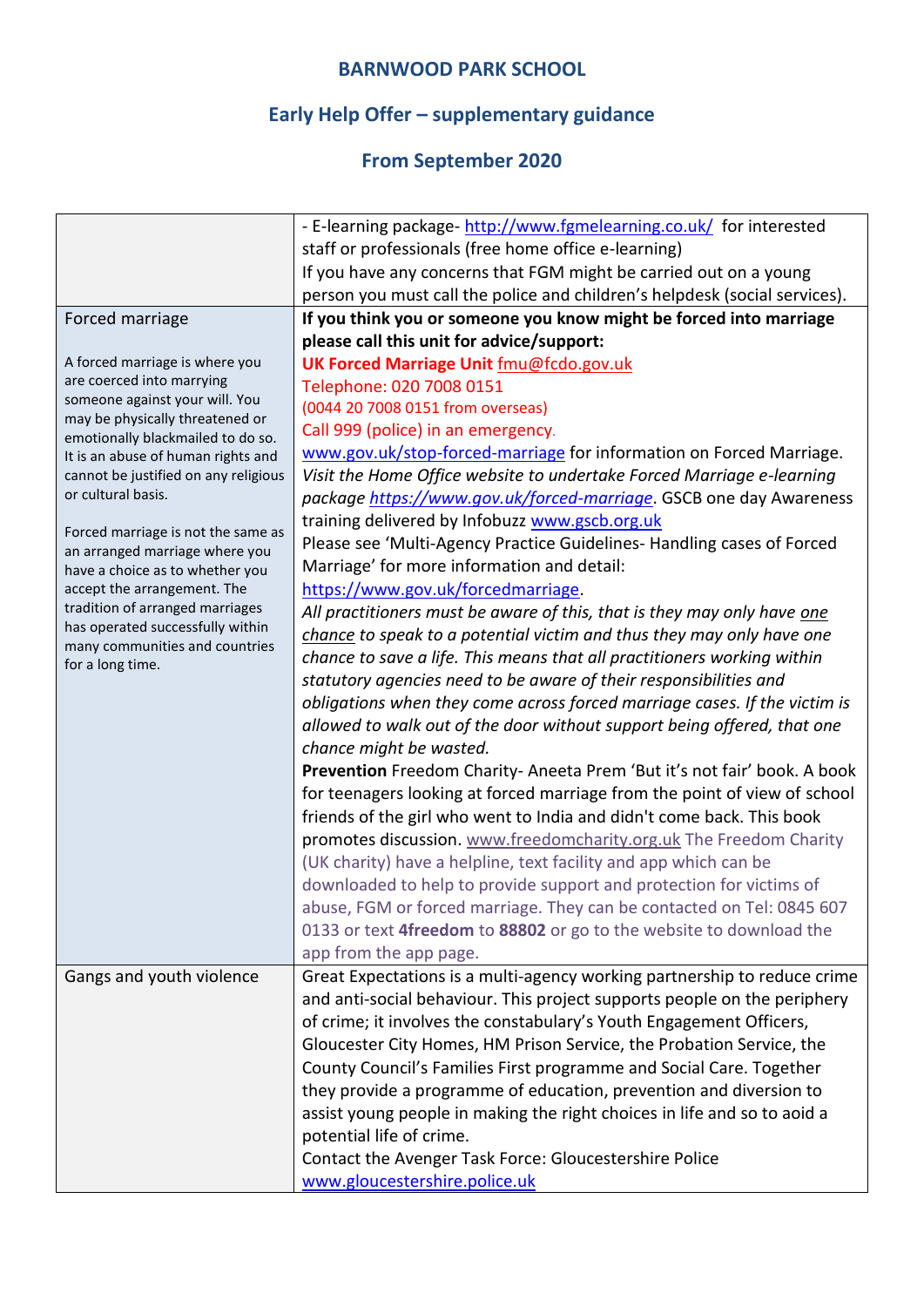# **Early Help Offer – supplementary guidance**

| Gender-based                                                    | www.gov.uk - home office policy document, 'Ending violence against           |
|-----------------------------------------------------------------|------------------------------------------------------------------------------|
| violence/violence against                                       | women and girls in the UK' (June 2014).                                      |
| women and girls                                                 | www.wawg.ca - Woman Abuse Working Group                                      |
|                                                                 | FGM (Female Genital Mutilation) is violence against women and girls.         |
|                                                                 | Hope House SARC (Sexual Assault Referral Centre): 01452 754390               |
|                                                                 | Gloucestershire Rape and Sexual Abuse Centre: 01452 526770                   |
| Honour based abuse (HBA)                                        | The police have made it a high priority to help communities fight back to    |
|                                                                 | tackle both honour based abuse and hate crime. The 'Honour Network           |
|                                                                 | Help line': 0800 5 999 247                                                   |
| Private fostering                                               | http://www.gloucestershire.gov.uk/privatefostering                           |
|                                                                 | Gloucestershire County council website information on private fostering.     |
|                                                                 | Refer to Gloucestershire Children & Families Helpdesk on 01452               |
|                                                                 | 426565 or Foster Care Services - GCC 01242 507310                            |
|                                                                 | A private fostering arrangement is essentially one that is made without      |
|                                                                 | the involvement of a local authority. Private fostering is defined in the    |
|                                                                 | Children Act 1989 and occurs when a child or young person under the          |
|                                                                 | age of 16 (under 18 if disabled) is cared for and provided with              |
|                                                                 | accommodation, for 28 days or more, by someone who is not their              |
|                                                                 | parent, guardian or a close relative. (Close relatives are defined as; step- |
|                                                                 | parents, siblings, brothers or sisters of parents or grandparents).          |
| Radicalisation and                                              | All of Barnwood Park teachers have had training in how to spot<br>$\bullet$  |
| Extremism (PREVENT duty).                                       | the signs of radicalisation and extremism and when to refer to the           |
|                                                                 | school's safeguarding team. The school's DSL has received the                |
|                                                                 | Home Office WRAP (Workshop to Raise awareness of PREVENT)                    |
| <b>HM Government PREVENT</b><br>duty: As of 1 July 2015 duty in | training.                                                                    |
| the Counter-terrorism and                                       |                                                                              |
| security act 2015 for specified                                 | <b>Key Contacts:</b>                                                         |
| authorities (including all                                      | www.npcc.police.uk                                                           |
| schools) to have due regard to                                  | https://www.gloucestershire.police.uk/advice/advice-and-<br>$\bullet$        |
| the need to prevent people                                      | information/t/prevent/prevent/                                               |
| being drawn in to terrorism.                                    | Anti-Terrorist Hotline: T 0800 789 321                                       |
| If you see extremist of terrorist                               | The 'Advice on the Prevent duty' written by the Department for               |
| content online please report it                                 | Education explains what governors and staff can do if they have any          |
| via:                                                            | concerns relating to extremism. The Department for Education has also        |
| https://www.gov.uk/report-                                      | set up a telephone helpline (020 7340 7264) to enable people to raise        |
| terrorism                                                       | concerns directly. Concerns can also be raised by email to                   |
|                                                                 | counter.extremism@education.gsi.gov.uk.                                      |
|                                                                 |                                                                              |
|                                                                 | Prevention: Barnwood Park teach traditional British values through the       |
|                                                                 | PSHE and SMSC curriculum: democracy, rule of law, respect for and            |
|                                                                 | tolerance of others including those with protected characteristics set out   |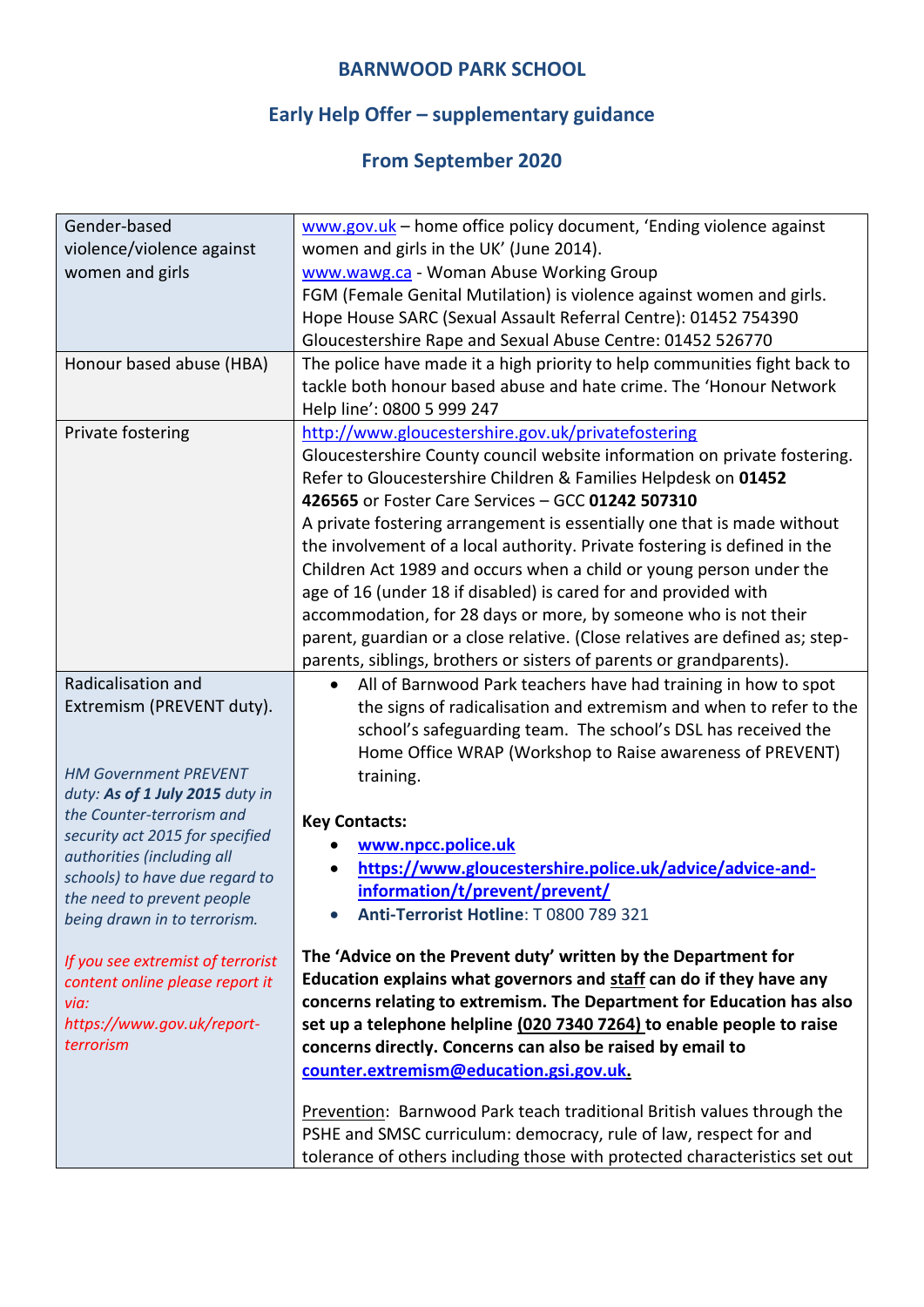# **Early Help Offer – supplementary guidance**

|                          | in the Equality Act 2010, liberty, tolerance and acceptance of those with<br>different faiths and beliefs and promotion of 'Britishness'.<br>E-safety is an important aspect of the curriculum to keep students safe<br>from radicalisation. Students need to understand that radicalisation can<br>be a form of grooming online and understand the notion of propaganda<br>or "Fake News". They need to be taught to be discerning about what they<br>read on the internet as the dangers of speaking to strangers online.<br>Barnwood Park also seeks to equip parents with the knowledge of how to<br>safeguard their children from radicalisation. Let's talk about it is an<br>excellent website for parents www.ltai.info/ as is<br>www.preventtragedies.co.uk While it remains very rare for school age<br>children to become involved in extremist activity to the point of<br>committing criminal acts, young people can be exposed to extremist<br>influences or prejudiced views, including via the internet, from an early<br>age. As with other forms of criminality or risk of harm, early intervention<br>is always preferable. Schools, working with other local partners, families<br>and communities, can help support pupils who may be vulnerable as part<br>of wider safeguarding responsibilities. |
|--------------------------|--------------------------------------------------------------------------------------------------------------------------------------------------------------------------------------------------------------------------------------------------------------------------------------------------------------------------------------------------------------------------------------------------------------------------------------------------------------------------------------------------------------------------------------------------------------------------------------------------------------------------------------------------------------------------------------------------------------------------------------------------------------------------------------------------------------------------------------------------------------------------------------------------------------------------------------------------------------------------------------------------------------------------------------------------------------------------------------------------------------------------------------------------------------------------------------------------------------------------------------------------------------------------------------------------------------------------|
| Sexting                  | http://www.nspcc.org.uk/preventing-abuse/keeping-children-                                                                                                                                                                                                                                                                                                                                                                                                                                                                                                                                                                                                                                                                                                                                                                                                                                                                                                                                                                                                                                                                                                                                                                                                                                                               |
|                          | safe/sexting (NSPCC website).                                                                                                                                                                                                                                                                                                                                                                                                                                                                                                                                                                                                                                                                                                                                                                                                                                                                                                                                                                                                                                                                                                                                                                                                                                                                                            |
|                          | Prevention: 'So you got naked online' (sexting information leaflet                                                                                                                                                                                                                                                                                                                                                                                                                                                                                                                                                                                                                                                                                                                                                                                                                                                                                                                                                                                                                                                                                                                                                                                                                                                       |
|                          | produced for students by south west grid for learning) included in the                                                                                                                                                                                                                                                                                                                                                                                                                                                                                                                                                                                                                                                                                                                                                                                                                                                                                                                                                                                                                                                                                                                                                                                                                                                   |
|                          | Barnwood Park PSHE Curriculum. Students informed that sexting is illegal but                                                                                                                                                                                                                                                                                                                                                                                                                                                                                                                                                                                                                                                                                                                                                                                                                                                                                                                                                                                                                                                                                                                                                                                                                                             |
|                          | the police have stated that young people should be treated as victims in the first                                                                                                                                                                                                                                                                                                                                                                                                                                                                                                                                                                                                                                                                                                                                                                                                                                                                                                                                                                                                                                                                                                                                                                                                                                       |
|                          | place and not usually face prosecution. The police's priority is those who profit                                                                                                                                                                                                                                                                                                                                                                                                                                                                                                                                                                                                                                                                                                                                                                                                                                                                                                                                                                                                                                                                                                                                                                                                                                        |
|                          | from sexual images of young people not the victims.                                                                                                                                                                                                                                                                                                                                                                                                                                                                                                                                                                                                                                                                                                                                                                                                                                                                                                                                                                                                                                                                                                                                                                                                                                                                      |
| Trafficking              | Serious crime which must be reported to Nigel Hatton (Gloucestershire                                                                                                                                                                                                                                                                                                                                                                                                                                                                                                                                                                                                                                                                                                                                                                                                                                                                                                                                                                                                                                                                                                                                                                                                                                                    |
|                          | LADO) and the Gloucestershire Police 999 or 101                                                                                                                                                                                                                                                                                                                                                                                                                                                                                                                                                                                                                                                                                                                                                                                                                                                                                                                                                                                                                                                                                                                                                                                                                                                                          |
|                          | Trafficking can include a young person being moved across the same                                                                                                                                                                                                                                                                                                                                                                                                                                                                                                                                                                                                                                                                                                                                                                                                                                                                                                                                                                                                                                                                                                                                                                                                                                                       |
|                          | street to a different address for the purpose of exploitation. It doesn't                                                                                                                                                                                                                                                                                                                                                                                                                                                                                                                                                                                                                                                                                                                                                                                                                                                                                                                                                                                                                                                                                                                                                                                                                                                |
|                          | have to include people, children or young people being moved great                                                                                                                                                                                                                                                                                                                                                                                                                                                                                                                                                                                                                                                                                                                                                                                                                                                                                                                                                                                                                                                                                                                                                                                                                                                       |
|                          | distances.                                                                                                                                                                                                                                                                                                                                                                                                                                                                                                                                                                                                                                                                                                                                                                                                                                                                                                                                                                                                                                                                                                                                                                                                                                                                                                               |
| Children who run away    | Children's Helpdesk: 01452 426565 (8am-5pm)                                                                                                                                                                                                                                                                                                                                                                                                                                                                                                                                                                                                                                                                                                                                                                                                                                                                                                                                                                                                                                                                                                                                                                                                                                                                              |
| (missing persons/missing | <b>GSCB Missing Children Protocol</b>                                                                                                                                                                                                                                                                                                                                                                                                                                                                                                                                                                                                                                                                                                                                                                                                                                                                                                                                                                                                                                                                                                                                                                                                                                                                                    |
| children)                | https://www.gscb.org.uk/safeguarding-resource-library/missing-                                                                                                                                                                                                                                                                                                                                                                                                                                                                                                                                                                                                                                                                                                                                                                                                                                                                                                                                                                                                                                                                                                                                                                                                                                                           |
|                          | protocol/                                                                                                                                                                                                                                                                                                                                                                                                                                                                                                                                                                                                                                                                                                                                                                                                                                                                                                                                                                                                                                                                                                                                                                                                                                                                                                                |
|                          | Gloucestershire's protocol on partnership working when children and                                                                                                                                                                                                                                                                                                                                                                                                                                                                                                                                                                                                                                                                                                                                                                                                                                                                                                                                                                                                                                                                                                                                                                                                                                                      |
|                          | young people run away and go missing from home or care.                                                                                                                                                                                                                                                                                                                                                                                                                                                                                                                                                                                                                                                                                                                                                                                                                                                                                                                                                                                                                                                                                                                                                                                                                                                                  |
|                          | <b>ASTRA (Gloucestershire): The ASTRA (Alternative Solutions to Running</b>                                                                                                                                                                                                                                                                                                                                                                                                                                                                                                                                                                                                                                                                                                                                                                                                                                                                                                                                                                                                                                                                                                                                                                                                                                              |
|                          | Away) has the primary aim of reducing the incidence of persistent                                                                                                                                                                                                                                                                                                                                                                                                                                                                                                                                                                                                                                                                                                                                                                                                                                                                                                                                                                                                                                                                                                                                                                                                                                                        |
|                          | running away across Gloucestershire. The project provides support,                                                                                                                                                                                                                                                                                                                                                                                                                                                                                                                                                                                                                                                                                                                                                                                                                                                                                                                                                                                                                                                                                                                                                                                                                                                       |
|                          | advice and information to young people up to eighteen years old who                                                                                                                                                                                                                                                                                                                                                                                                                                                                                                                                                                                                                                                                                                                                                                                                                                                                                                                                                                                                                                                                                                                                                                                                                                                      |
|                          | have run away. This might be from a family home, foster home or from a                                                                                                                                                                                                                                                                                                                                                                                                                                                                                                                                                                                                                                                                                                                                                                                                                                                                                                                                                                                                                                                                                                                                                                                                                                                   |